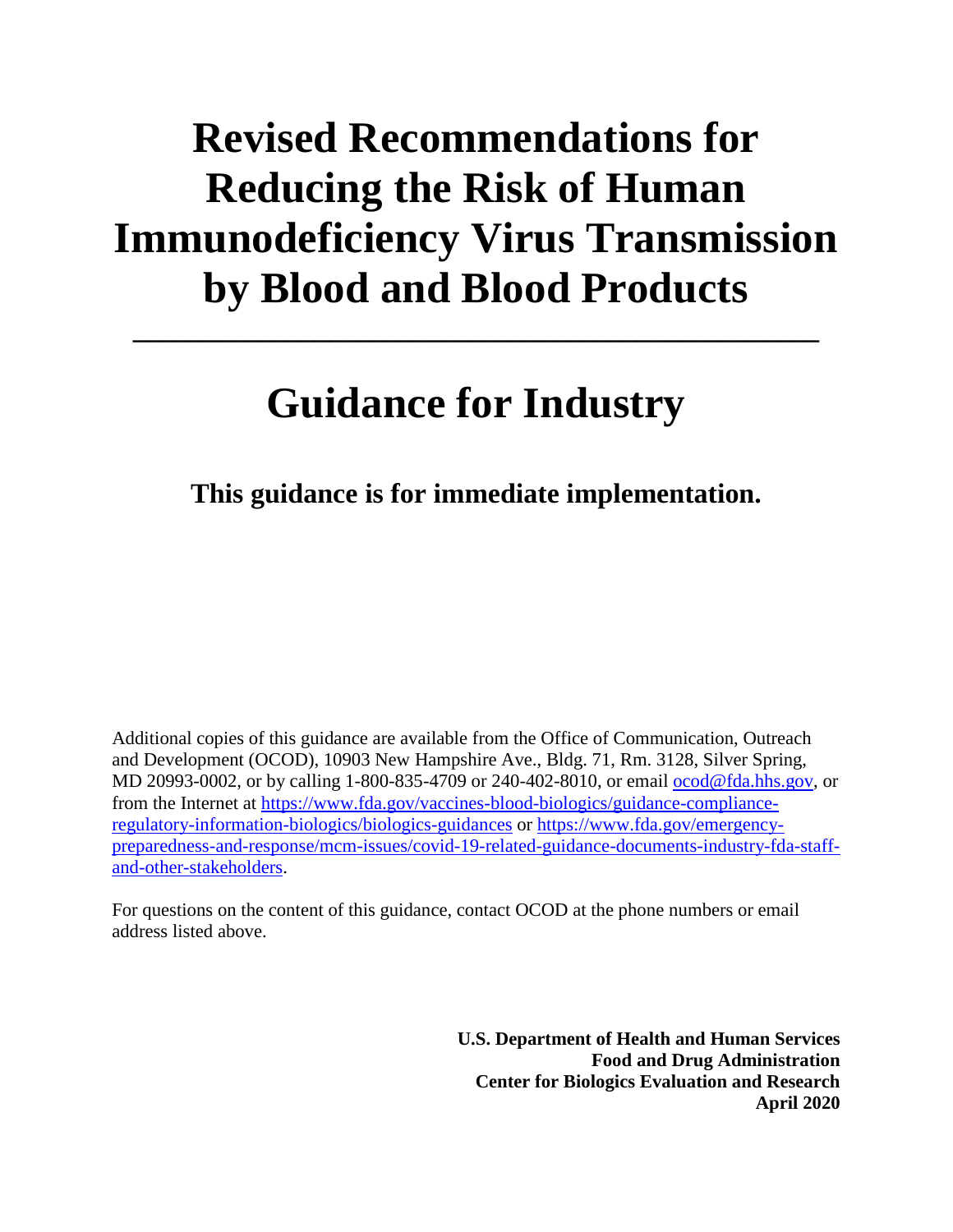# **Preface**

## **Public Comment**

Given the public health emergency related to COVID-19 declared by the Department of Health and Human Services (HHS), this guidance is being implemented without prior public comment because FDA has determined that prior public participation for this guidance is not feasible or appropriate (see section  $701(h)(1)(C)(i)$  of the Federal Food, Drug, and Cosmetic Act (FD&C) Act) and 21 CFR 10.115( $g(2)$ ). This guidance document is being implemented immediately, but it remains subject to comment in accordance with the Agency's good guidance practices.

Comments may be submitted at any time for Agency consideration. Submit written comments to the Dockets Management Staff (HFA-305), Food and Drug Administration, 5630 Fishers Lane, Rm. 1061, Rockville, MD 20852. Submit electronic comments to [https://www.regulations.gov.](https://www.regulations.gov/) All comments should be identified with the docket number FDA-2015-D-1211 and complete title of the guidance in the request.

## **Additional Copies**

Additional copies are available from the FDA webpage titled "Coronavirus Disease 2019 (COVID-19)," *available at* [https://www.fda.gov/emergency-preparedness-and](https://www.fda.gov/emergency-preparedness-and-response/mcm-issues/covid-19-related-guidance-documents-industry-fda-staff-and-other-stakeholders)[response/mcm-issues/covid-19-related-guidance-documents-industry-fda-staff-and-other](https://www.fda.gov/emergency-preparedness-and-response/mcm-issues/covid-19-related-guidance-documents-industry-fda-staff-and-other-stakeholders)[stakeholders,](https://www.fda.gov/emergency-preparedness-and-response/mcm-issues/covid-19-related-guidance-documents-industry-fda-staff-and-other-stakeholders) and the FDA webpage titled "Search for FDA Guidance Documents" available at [https://www.fda.gov/regulatory-information/search-fda-guidance-documents.](https://www.fda.gov/regulatory-information/search-fda-guidance-documents)

Additional copies of this guidance are also available from the Office of Communication, Outreach and Development (OCOD), 10903 New Hampshire Ave., Bldg. 71, Rm. 3128, Silver Spring, MD 20993-0002, or by calling 1-800-835-4709 or 240-402-8010, or email [ocod@fda.hhs.gov,](mailto:ocod@fda.hhs.gov) or from the Internet at [https://www.fda.gov/vaccines-blood](https://www.fda.gov/vaccines-blood-biologics/guidance-compliance-regulatory-information-biologics/biologics-guidances)[biologics/guidance-compliance-regulatory-information-biologics/biologics-guidances.](https://www.fda.gov/vaccines-blood-biologics/guidance-compliance-regulatory-information-biologics/biologics-guidances)

## **Questions**

For questions on the content of this guidance, contact OCOD at the phone numbers or email address listed above.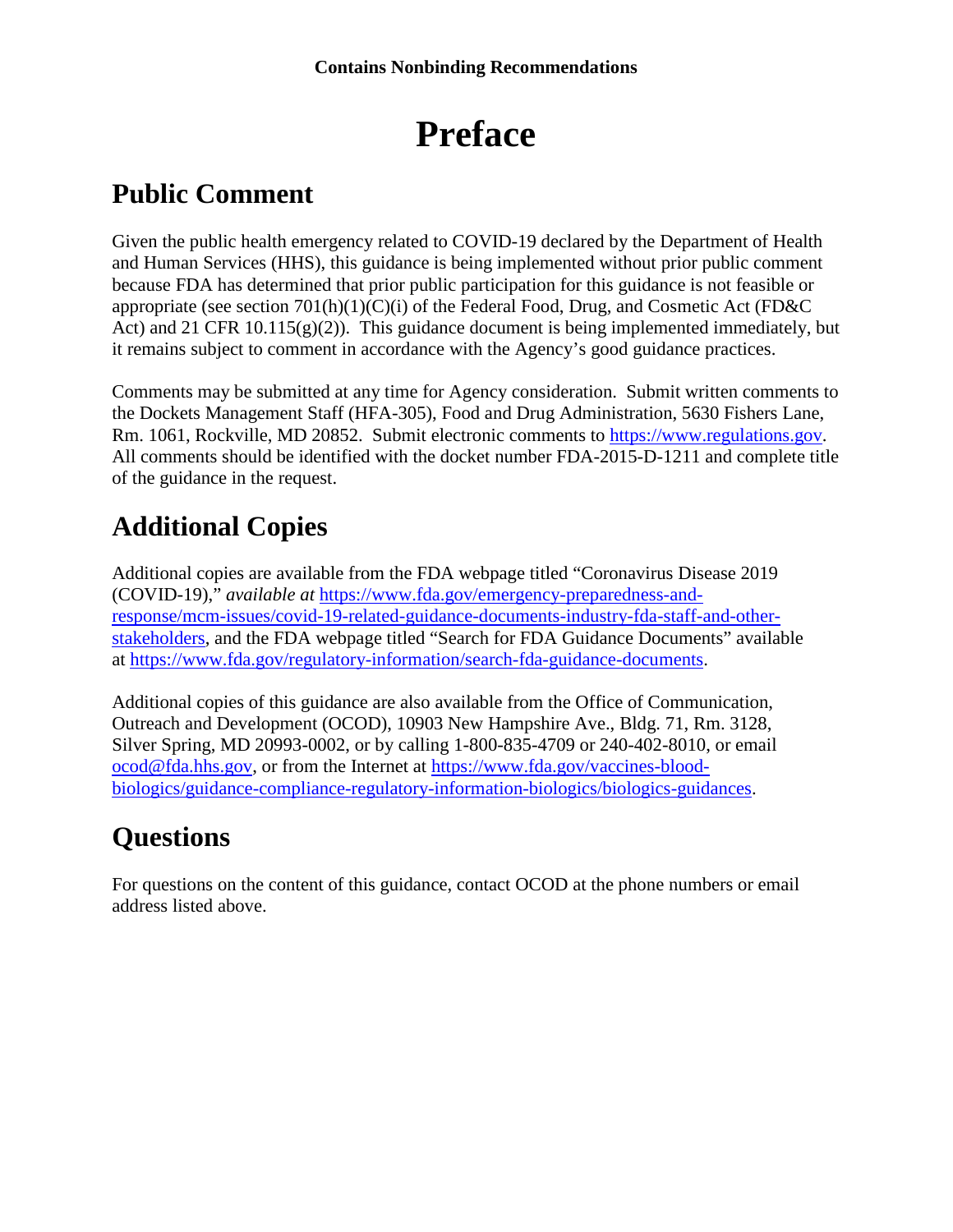### **Table of Contents**

| $\mathbf{I}$ . |           |                                                                                  |  |
|----------------|-----------|----------------------------------------------------------------------------------|--|
| II.            |           |                                                                                  |  |
| III.           |           |                                                                                  |  |
|                | А.        |                                                                                  |  |
|                | <b>B.</b> |                                                                                  |  |
|                | C.        |                                                                                  |  |
|                | D.        | <b>Product Retrieval and Quarantine; Notification of Consignees of Blood and</b> |  |
|                |           |                                                                                  |  |
|                | Е.        |                                                                                  |  |
|                | F.        |                                                                                  |  |
| IV.            |           |                                                                                  |  |
| $\mathbf{V}$ . |           |                                                                                  |  |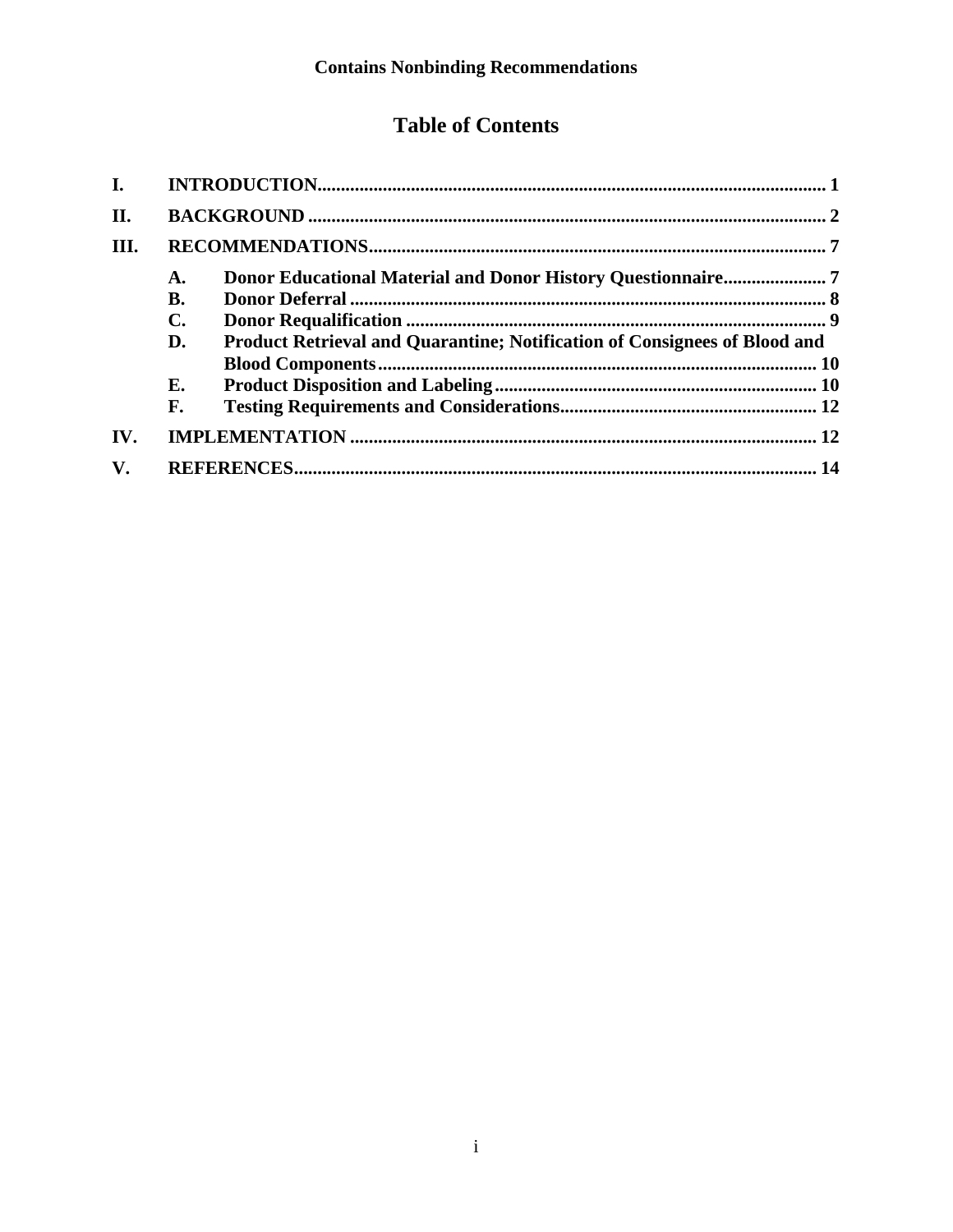### **Revised Recommendations for Reducing the Risk of Human Immunodeficiency Virus Transmission by Blood and Blood Products**

### **Guidance for Industry**

*This guidance represents the current thinking of the Food and Drug Administration (FDA or Agency) on this topic. It does not establish any rights for any person and is not binding on FDA or the public. You can use an alternative approach if it satisfies the requirements of the applicable statutes and regulations. To discuss an alternative approach, contact the FDA staff responsible for this guidance as listed on the title page.*

#### <span id="page-3-0"></span>**I. INTRODUCTION**

This revised guidance document provides you, blood establishments that collect blood or blood components, including Source Plasma, with FDA's revised donor deferral recommendations for individuals with increased risk for transmitting human immunodeficiency virus (HIV) infection. We (FDA) are also recommending that you make corresponding revisions to your donor educational materials, donor history questionnaires and accompanying materials, along with revisions to your donor requalification and product management procedures. This guidance also incorporates certain other recommendations related to donor educational materials and supersedes the December 2015 guidance of the same title (Notice of Availability, 80 FR 79913 (December 17, 2015)). The recommendations contained in this guidance apply to the collection of blood and blood components, including Source Plasma.

The recommendations in this revised guidance reflect the Agency's current thinking on donor deferral recommendations for individuals with increased risk for transmitting HIV infection. Based on the Agency's careful evaluation of the available data, including data regarding the detection characteristics of nucleic acid testing, FDA expects implementation of these revised recommendations will not be associated with any adverse effect on the safety of the blood supply. Furthermore, early implementation of the recommendations in this guidance may help to address significant blood shortages that are occurring as a result of a current and ongoing public health emergency. In particular, there is currently an outbreak of respiratory disease caused by a novel coronavirus. The virus has been named "severe acute respiratory syndrome coronavirus 2" (SARS-CoV-2) and the disease it causes has been named "Coronavirus Disease 2019" (COVID-19). On January 31, 2020, Department of Health and Human Services (HHS) issued a declaration of a public health emergency related to COVID-19 and mobilized the Operating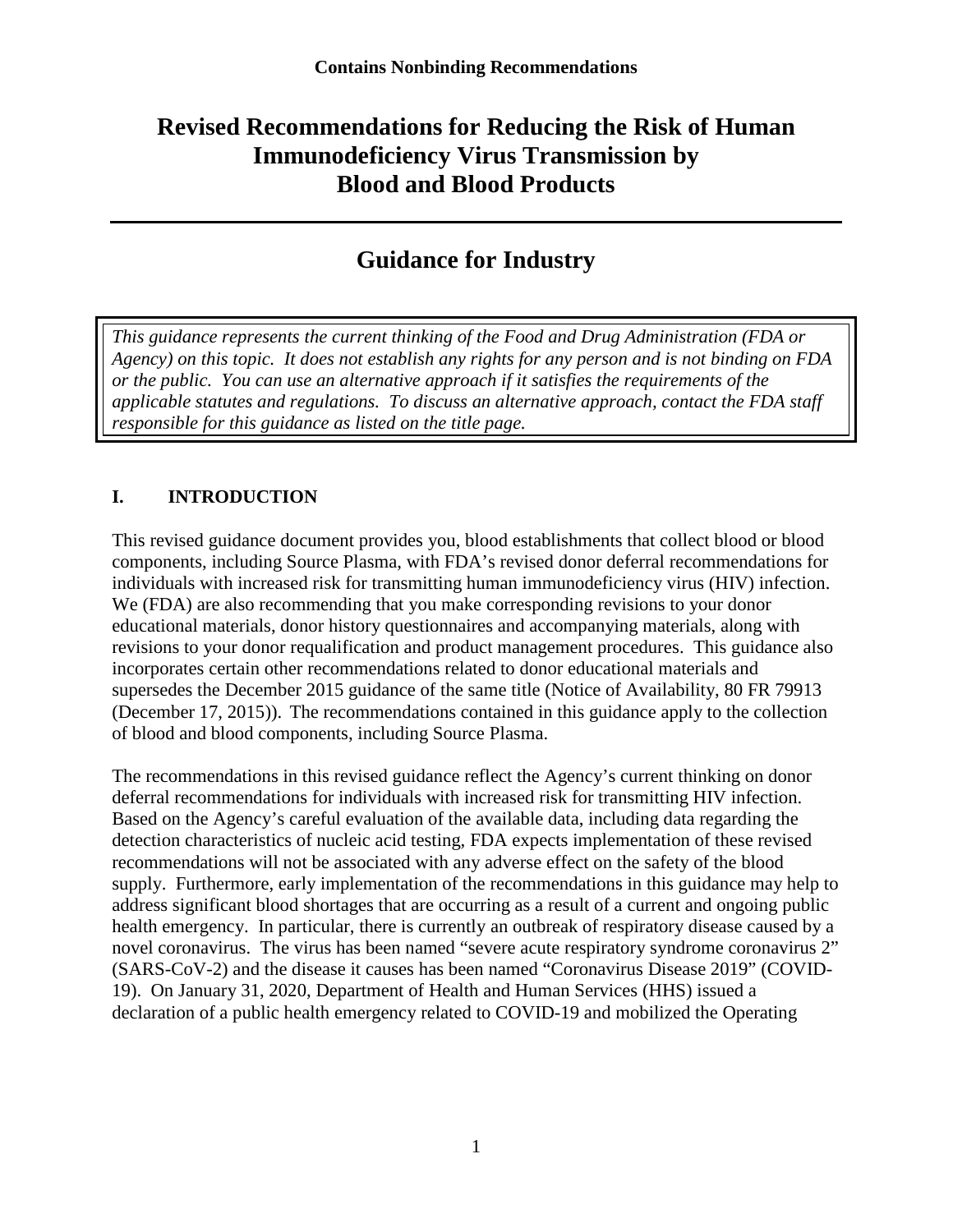Divisions of HHS.<sup>[1](#page-4-1)</sup> In addition, on March 13, 2020, the President declared a national emergency in response to COVID-19.<sup>[2](#page-4-2)</sup>

As a result of this public health emergency, there is a significant shortage in the supply of blood in the United States, which early implementation of the recommendations in this guidance may help to address (even though the recommendations in this guidance are broadly applicable beyond the COVID-19 public health emergency). For this reason, this revised guidance is being implemented without prior public comment because FDA has determined that prior public participation for this guidance is not feasible or appropriate (see section  $701(h)(1)(C)(i)$ ) of the FD&C Act and 21 CFR 10.115(g)(2)). This guidance document is being implemented immediately, but it remains subject to comment in accordance with the Agency's good guidance practices. Because this revised guidance is being issued without prior public comment in light of the COVID-19 public health emergency, it is intended to remain in effect for the duration of this public health emergency, including any renewals made by the HHS Secretary in accordance with section 319(a)(2) of the Public Health Service Act (42 U.S.C. 247d(a)(2)). However, as noted, FDA expects that the recommendations set forth in this revised guidance will continue to apply outside the context of the current public health emergency. Therefore, within 60 days following the termination of the public health emergency, FDA intends to revise and replace this guidance with an updated guidance that incorporates any appropriate changes based on comments received on this guidance and the Agency's experience with implementation.

In general, FDA's guidance documents, including this guidance, do not establish legally enforceable responsibilities. Instead, guidances describe FDA's current thinking on a topic and should be viewed only as recommendations, unless specific regulatory or statutory requirements are cited. The use of the word *should* in FDA's guidances means that something is suggested or recommended, but not required.

#### <span id="page-4-0"></span>**II. BACKGROUND**

 $\overline{a}$ 

The emergence of Acquired Immune Deficiency Syndrome (AIDS) in the early 1980s and the recognition that it could be transmitted by blood and blood products had profound effects on the United States (U.S.) blood system (Refs. 1, 2, 3). Although initially identified in men who have sex with men (MSM) and associated with male-to-male sexual contact, AIDS was soon noted to be transmitted by transfusion of blood products, and by infusion of clotting factor concentrates in individuals with hemophilia (Refs. 4, 5). Subsequently, AIDS was also found to be associated with heterosexual transmission through commercial sex work and with intravenous drug use (Refs. 6, 7). The understanding of risk factors for AIDS in 1983 informed the first blood donor deferral policy, which at that time was the only way to reduce the chance of transmission of

<span id="page-4-1"></span><sup>&</sup>lt;sup>1</sup> Secretary of Health and Human Services Alex M Azar, Determination that a Public Health Emergency Exists. Jan.

<sup>31, 2020. (</sup>Accessible at https://www.phe.gov/emergency/news/healthactions/phe/Pages/2019-nCoV.aspx).

<span id="page-4-2"></span><sup>2</sup> President Donald J. Trump, Proclamation on Declaring a National Emergency Concerning the Novel Coronavirus Disease (COVID-19). Mar. 13, 2020. (Accessible at https://www.whitehouse.gov/presidential-

actions/proclamation-declaring-national-emergency-concerning-novel-coronavirus-disease-covid-19-outbreak/).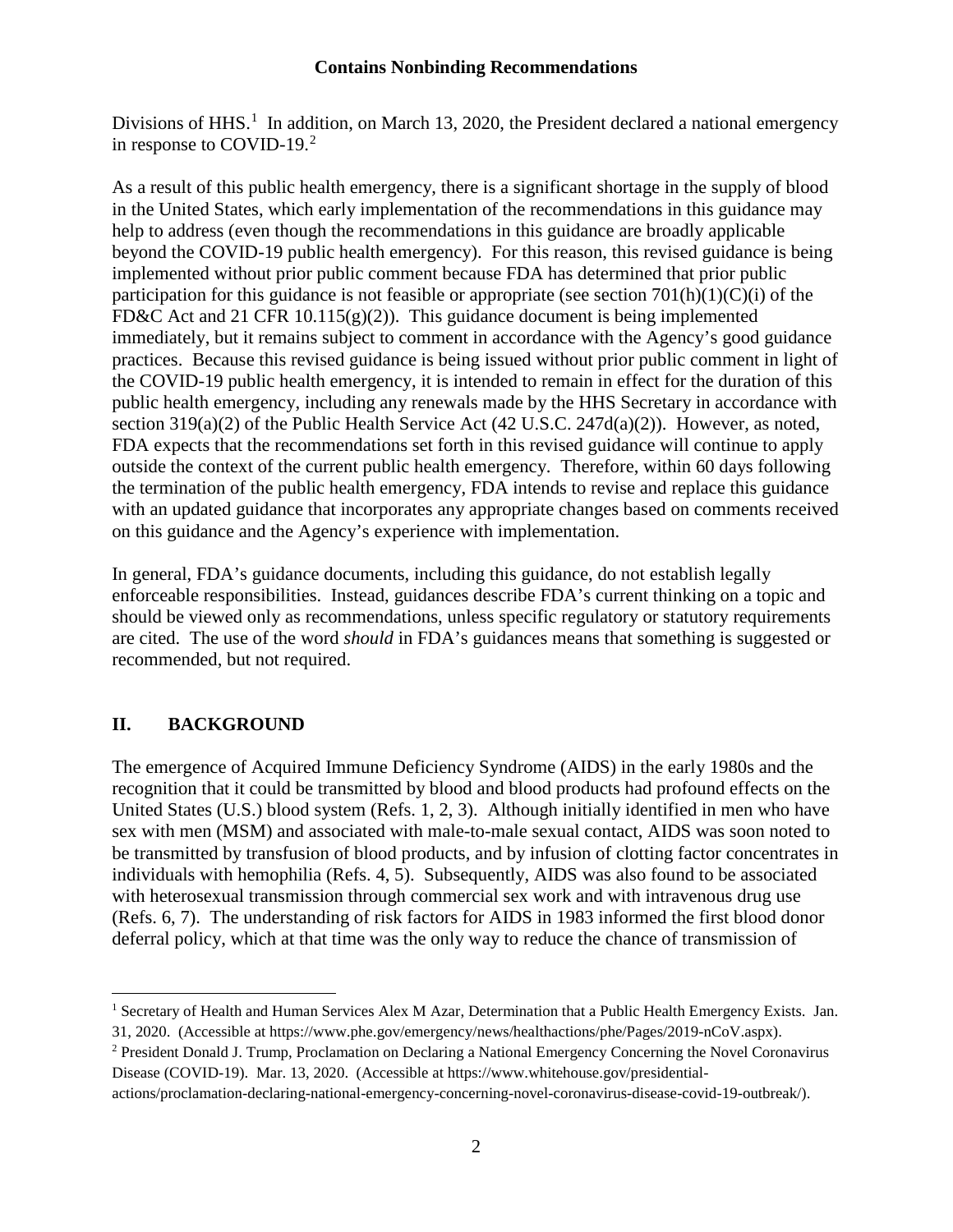AIDS through blood product transfusion. In 1984, AIDS was reported to be associated with the virus now known as HIV, opening the door to development of donor screening tests.

Beginning in 1983, FDA issued recommendations for providing donors with educational material on risk factors for AIDS and for deferring donors with such risk factors in an effort to prevent transmission of the agent responsible for AIDS (later understood to be caused by HIV) by blood and blood products (Refs. 1, 8, 9, 10). Providing donor educational material and asking at-risk donors not to donate was demonstrated to have a significant impact on preventing HIV transmission prior to the availability of testing (Ref. 11). However, thousands of recipients of blood and blood components for transfusion and recipients of plasma-derived clotting factors became infected with HIV before the causative virus was identified and the first screening tests for HIV were approved in 1985 (Refs. 1, 3, 9).

From September 1985 to December 2015, FDA recommended that blood establishments indefinitely defer male donors who have had sex with another male, even one time, since 1977, due to the strong clustering of AIDS illness and the subsequent discovery of high rates of HIV infection in that population (Ref. 12). The use of donor educational material, specific deferral questions, and advances in HIV donor testing (e.g., HIV antibody assays, p24 antigen assays, and nucleic acid tests (NAT)) then reduced the risk of HIV transmission from blood transfusion from about 1 in 2500 units prior to HIV testing to a current estimated residual risk of about 1 in 1.47 million transfusions (Refs. 13, 14). The development of pathogen inactivation procedures for products manufactured from pooled plasma in the 1980s improved the safety of these products by inactivating lipid-enveloped viruses. No transmissions of HIV, hepatitis B virus (HBV), or hepatitis C virus (HCV) have been documented through U.S.-licensed plasma-derived products in the past two decades (Ref. 15).

During the period from 1997 to 2010, FDA and HHS held several public meetings, including workshops and Blood Product Advisory Committee (BPAC) meetings to further review evidence and to discuss its blood donor deferral policies to help prevent the transmission of HIV (Refs. 16, 17, 18, 19, 20). In September 2010, an Interagency Blood, Organ & Tissue Safety Working Group on MSM (BOTS Working Group), consisting of representatives from the Centers for Disease Control and Prevention (CDC), Health Resources and Services Administration (HRSA), National Institutes of Health (NIH), HHS Office of Civil Rights, Office of the Assistant Secretary for Health (OASH), and FDA, was charged by the Assistant Secretary for Health with exploring the feasibility of a data and science-driven policy change. Subsequently, the BOTS Working Group designed and implemented one operational assessment and three research studies to gain more information to help inform a potential policy change. In addition, it considered the possibility of conducting a pilot study to assess the effect of a policy change. However, following review of comments received in response to a *Federal Register* notice titled, "Request for Information (RFI) on Design of a Pilot Operational Study To Assess Alternative Blood Donor Deferral Criteria for Men Who Have Had Sex With Other Men (MSM)" (77 FR 14801, March 13, 2012) (Ref. 21), requesting comment on potential pilot study designs, as well as further considerations regarding the significant statistical, financial and logistical challenges in implementing such a study, the BOTS Working Group decided that such a pilot study examining the potential effects of a policy change would not be feasible. Instead, the BOTS Working Group determined that resources at HHS could be used in more efficient ways to carefully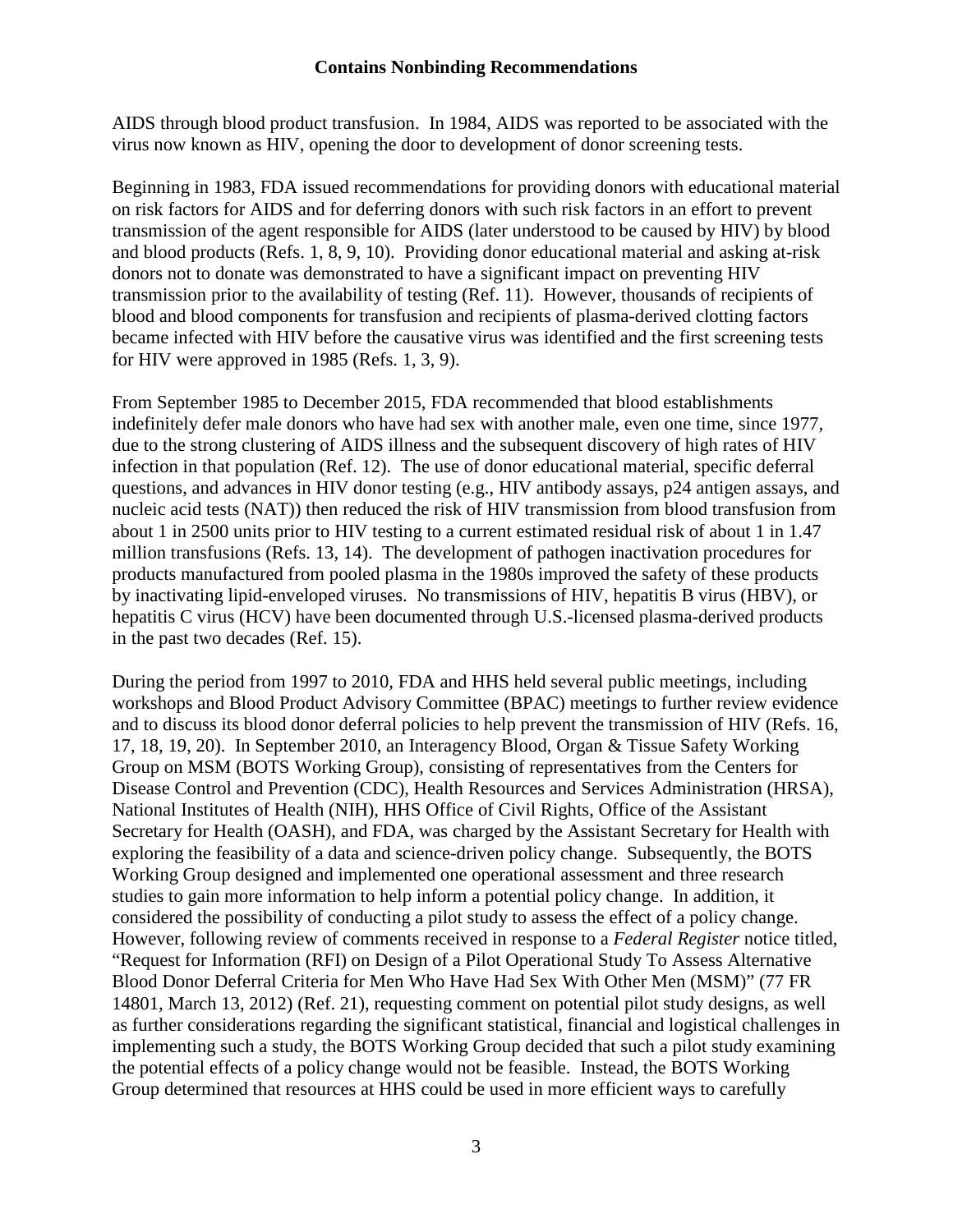review the studies that had been initiated and to consider other study designs or interventions. The following information became available by mid-2014 and was subsequently reviewed by the BOTS Working Group, the Advisory Committee on Blood and Tissue Safety and Availability (ACBTSA), which met on November 13, 2014, and the BPAC, which met on December 2, 2014:

- 1. An operational assessment that examined quarantine release errors. Such errors occur when a blood establishment accidentally releases a unit of blood that should not have been released due to issues with donor qualification or testing. It became clear at an FDA workshop held in September 2011 that HIV risk from quarantine release errors has been minimized effectively by increased use of computerized inventory management, with a remaining small risk of human errors. Following the workshop, a White Paper was produced by AABB on this topic which described several measures that could be taken to characterize and prevent such errors (Ref. 22). Quarantine release errors now appear to contribute minimally to the risk of HIV transmission through the blood supply (Ref. 23).
- 2. The Donor History Questionnaire (DHQ) Study, which involved cognitive interviews with potential donors. After receiving donor educational materials, the potential donors completed the donor history questionnaire, and were then interviewed regarding their responses (Ref. 24). The key result of this study, which was highly consistent for both individuals who only have sex with partners of the opposite sex and MSM, was that individuals respond to questions posed by the questionnaire as if they were answering the more general and subjective question in the self-assessed context of "is my blood safe," rather than providing an answer to the literal questions as asked.
- 3. The REDS-II Transfusion-Transmitted Retrovirus and Hepatitis Virus Rates and Risk Factors Study 2011-2013, which was a pilot blood donor surveillance study that evaluated four viral markers (HBV, HCV, human T cell lymphotrophic virus (HTLV), and HIV) in just over 50% of the nation's blood supply (Ref. 25). It also determined behavioral risk factors that were associated with donations of blood that tested positive for one of these viruses compared with control donations. Key findings from this study included that for each of these viral infections, the primary behavioral risk factors were consistent with the known epidemiology for each infection in the U.S. Sex with an HIV-positive partner and a history of male-to-male sexual contact remained the two leading independent risk factors for HIV infection in blood donors as originally observed in CDCfunded studies from the early 1990's. Sex with an HIV-positive partner was associated with a 132-fold increase in risk (multivariable adjusted odds ratio) for being HIV-positive, and a history of male-to-male sexual contact was associated with a 62-fold increase in risk. By comparison, the increase in risk for a history of multiple sexual partners of the opposite sex in the last year was 2.3-fold.
- 4. The Blood Donation Rules Opinion Study (BloodDROPS), which examined the opinions of MSM regarding the blood donor deferral policy through web-based surveys of the MSM community and non-compliant MSM who donated blood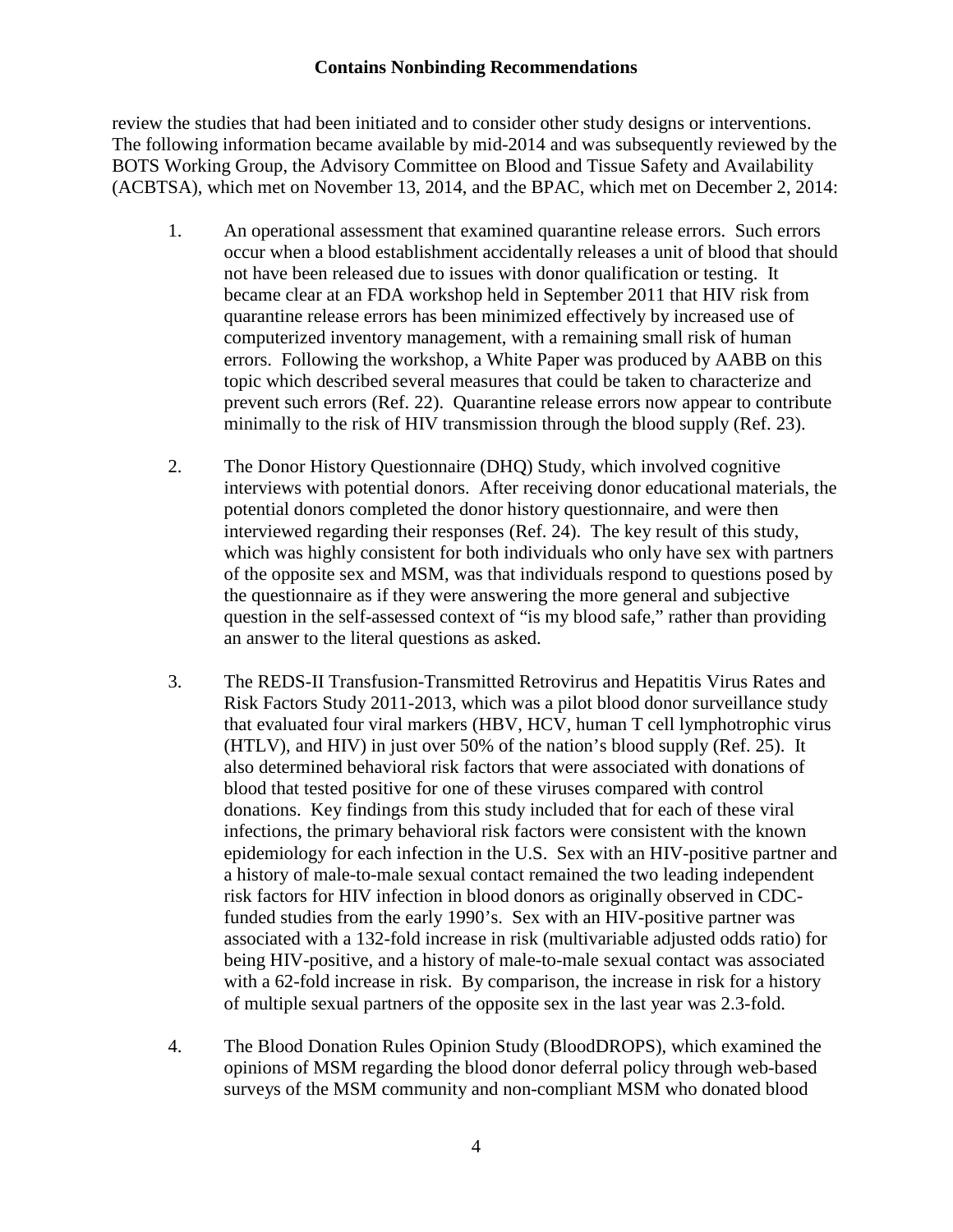(Ref. 26). A key finding was that MSM, who comprise approximately 7% (Ref. 27) of the U.S. male population, represented an estimated 2.6% of male blood donors. Although the data were determined by different methodologies, they suggested an increase in the proportion of blood donors reporting MSM behavior from 0.6% in 1993 and 1.2% in 1998. In the male blood donor survey, 83 of 3,183 respondents reported donating after male-to-male sexual contact. However, the prevalence of HIV infection in male blood donors who reported that they were MSM was determined to be 0.25%, which is much lower than the estimated 11- 12% HIV prevalence in those reporting regular MSM behavior (Ref. 28). This indicates that considerable self-selection likely took place in individuals who presented to donate.

5. Epidemiologic data from countries that had changed their deferral policy for MSM indicated no safety concerns (Refs. 29, 30). The most robust data measuring the impact of these policy changes came from Australia (Ref. 30. Australia has a voluntary blood donor system and a similar percentage of men reporting male-to-male sexual contact at some time during their lives as in the U.S. (5% compared with 7%) (Ref. 27). During the five years before and five years after a change from a lifetime deferral to a one-year deferral in Australia, there was no change in risk to the blood supply, defined by the number of HIV positive donations per year and the proportion of HIV-positive donors with maleto-male sex as a risk factor. In addition, the compliance rate with the one-year MSM deferral among male donors in Australia following the policy change was >99.7% (Ref. 31).

Other information was considered in 2014 regarding alternatives to time-based deferral strategies, such as individual risk assessment. Data of concern at the time were that the rate of partner infidelity in ostensibly monogamous heterosexual couples and same-sex male couples was estimated to be about 25%, and that condom use was associated with a 1 to 2% failure rate per episode of anal intercourse (Refs. 32, 33, 34, 35). In addition, prevalence of HIV infection was significantly higher in MSM with multiple male partners compared with individuals who have only multiple opposite sex partners (Ref. 36).

Following careful review of all the options, it was ultimately determined that the available information was not sufficiently compelling to adopt the approach of individual risk assessment without further scientific evaluation of the validity of asking questions regarding monogamy or the use of safe sexual practices. Instead, the BOTS Working Group and ACBTSA and BPAC advisory committee opinions agreed that the available scientific evidence supported a move to a 12-month deferral period. At the same time, they recommended further study of alternatives to time-based deferrals. FDA subsequently also concluded that the available evidence strongly supported a change from the indefinite deferral to a 12-month blood donor deferral policy for MSM. This change was implemented in December 2015.

Even before the change in the blood donor deferral policy for MSM was made, the Transfusion Transmissible Infections Monitoring System (TTIMS) was implemented in the United States in order to facilitate monitoring of the safety of the U.S. blood supply for a variety of different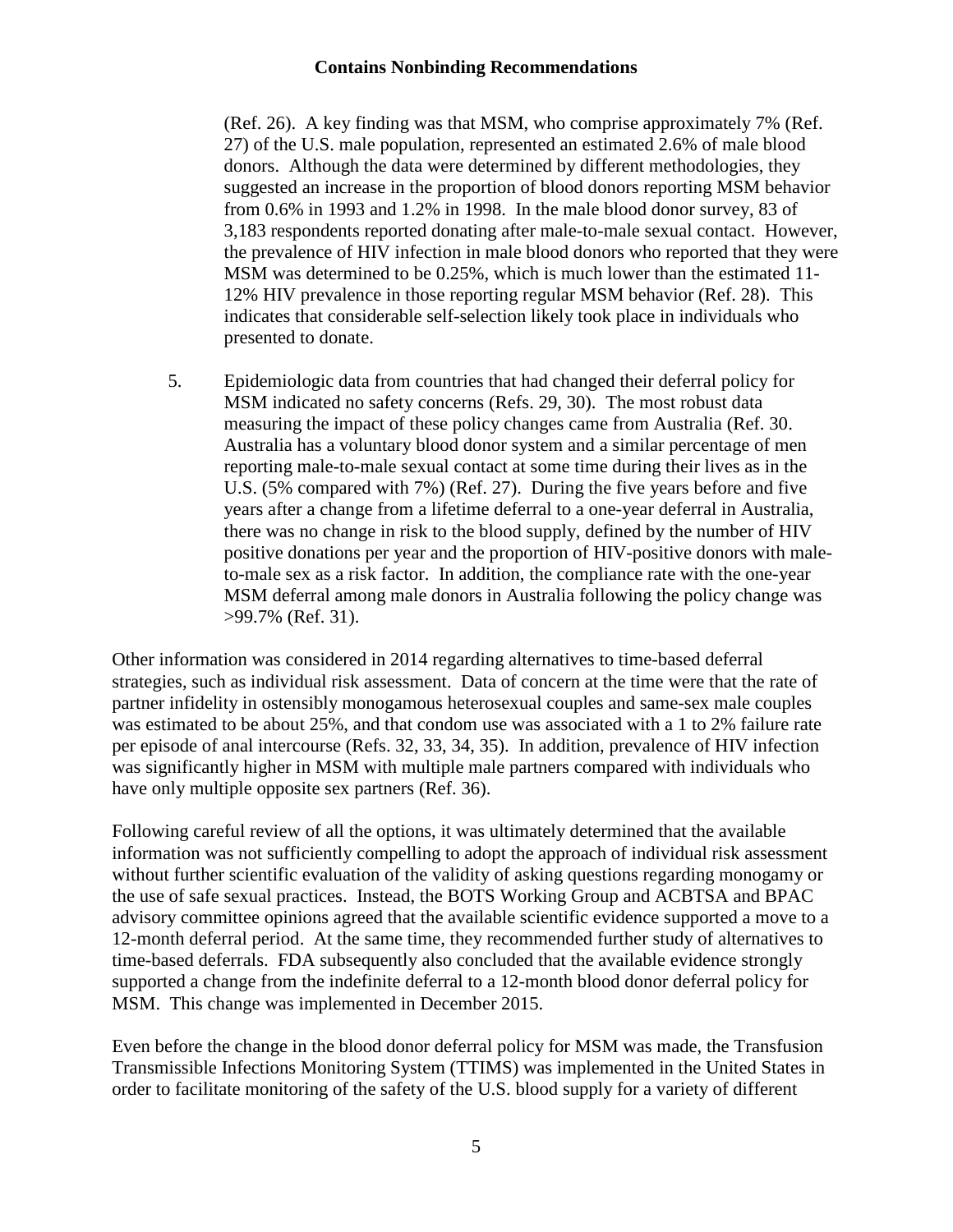pathogens following changes in donor deferral criteria that might be made (Ref. 37). FDA has used TTIMS to further investigate and develop information to facilitate the refinement of blood safety screening measures over the past several years.

Data from the two years following effective implementation of the 12-month donor deferral criteria for MSM comparing the rates of HIV in those donating blood indicate that there has been no increase in risk to the blood supply from the change that was made. Additionally, other countries, including the United Kingdom and Canada have moved to a 3-month deferral period for MSM, and to date, there have been no reports from these countries suggesting safety concerns following the implementation of this change. In fact, preliminary information communicated to FDA by foreign regulators indicates that compliance of MSM with the donor deferral criteria may be increased. The totality of the surveillance information and the experience with a 3-month deferral in other countries, combined with the uniform use of nucleic acid testing for HIV, HBV, and HCV, which can detect each of these viruses well within a 3 month period following initial infection, leads the agency to conclude that at this time a change to a recommended 3-month deferral is scientifically supported. FDA expects that this change will not be associated with any adverse effect on the safety of the blood supply, and it will continue to monitor the safety of the blood supply using the TTIMS.

In addition to the deferrals noted above for MSM, FDA has evaluated the available scientific evidence that could support modification of several other blood donor deferrals related to risk for HIV. Based on the experience in the United Kingdom and Canada, along with the detection characteristics of the nucleic acid testing noted above that has been implemented for HIV, HBV, and HCV, the agency has determined that the recommended deferrals for commercial sex work (CSW) and injection drug use (IDU) can be changed from indefinite deferrals to 3-month deferrals. In addition, for similar reasons, the 12-month deferral for a recent tattoo or piercing can be reduced to 3 months. FDA also believes that by aligning many of the deferrals to asking about a 3-month period, donor recall of events will be enhanced, and this could potentially enhance the safety of the blood supply.

To comply with global regulatory requirements on deferral policies, it is acknowledged that manufacturers of blood and blood components, including Source Plasma, collected in the U.S. and intended for further manufacturing use in other countries, may not be able to implement all of FDA's recommended shortening of deferral policies noted in this guidance, and instead may elect to maintain longer deferral policies.

Finally, FDA remains committed to further investigating individual risk assessment as an alternative to time-based deferrals. A study of this approach is currently be initiated and should provide valuable information regarding the feasibility of implementing this approach in the future.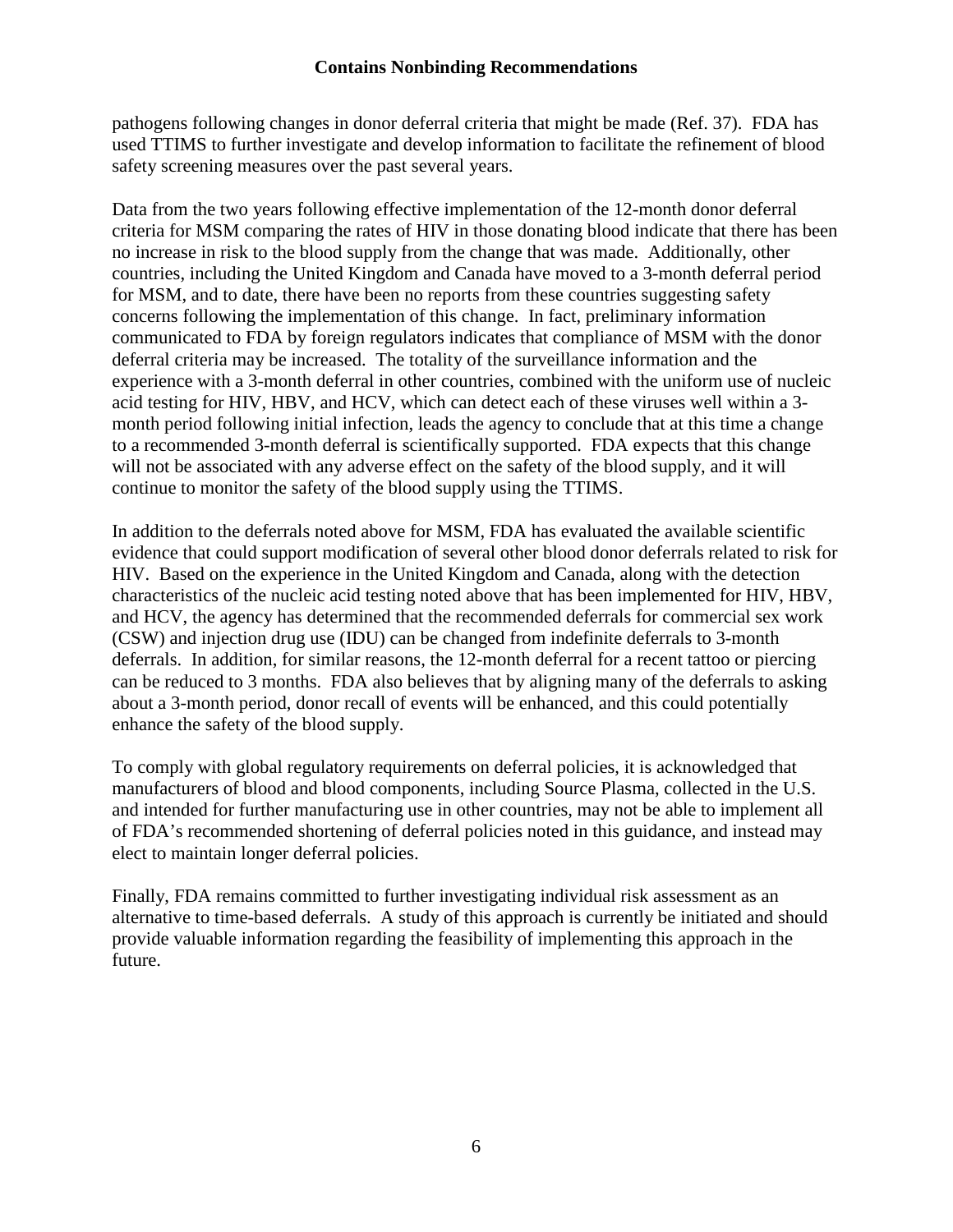#### <span id="page-9-0"></span>**III. RECOMMENDATIONS**

The following sections summarize the revised recommendations related to blood donor deferral and requalification related to reducing the risk of HIV transmission by blood and blood products.

#### <span id="page-9-1"></span>**A. Donor Educational Material and Donor History Questionnaire**

- 1. Blood establishments must provide donors educational material before each donation explaining the risk of HIV transmission by blood and blood products and risk factors associated with HIV infection so that donors can self-defer (see 21 CFR 630.10 (b)). We recommend the donor educational materials explain that individuals with risk factors for HIV need to be aware of the signs and symptoms associated with acute HIV infection, namely fever, enlarged lymph nodes, sore throat and rash.<sup>[3](#page-9-2)</sup> The educational material must be presented to donors in a manner they will understand, which may include oral, written, or multimedia formats, and must instruct the donor not to donate when a risk factor for HIV infection is present (see 21 CFR 630.10(b)). The donor educational material should indicate that individuals who have engaged in any activity or who have any risk factor that would result in a deferral (see section III.B. of this guidance) should not donate blood or blood components.
- 2. We recommend that blood collection establishments update their donor educational material, DHQ, including full-length and abbreviated DHQs, and accompanying materials (e.g., flow charts) and processes to incorporate the recommendations provided in this guidance.
- 3. We recommend that the updated DHQ include the following elements to assess donors for risk:
	- a. A history ever of a positive<sup>[4](#page-9-3)</sup> test for HIV,
	- b. A history in the past three months of exchanging sex<sup>[5](#page-9-4)</sup> for money or drugs,
	- c. A history in the past three months of non-prescription injection drug use<sup>[6](#page-9-5)</sup>,
	- d. A history in the past 3 months of sex with any of the following individuals: a person with a history ever of a positive test for HIV, a person with a history ever of exchanging sex for money or drugs,

l

<span id="page-9-2"></span><sup>3</sup> See CDC website at [https://www.cdc.gov/hiv/basics/whatishiv.html.](https://www.cdc.gov/hiv/basics/whatishiv.html)

<span id="page-9-3"></span><sup>4</sup> In this context, "positive" includes reactive test results on an HIV diagnostic assay and repeatedly reactive or reactive results on antibody or NAT blood donor screening assays, respectively.

<span id="page-9-4"></span><sup>&</sup>lt;sup>5</sup> Throughout this guidance the term "sex" refers to having anal, oral, or vaginal sex, regardless of whether or not a condom or other protection is used.

<span id="page-9-5"></span><sup>6</sup> Non-prescription injection drug use includes not only the injection of non-prescription drugs, but also includes the improper injection of legally-prescribed drugs, such as injecting a prescription drug intended for oral administration or injecting a prescription drug that was prescribed for another individual.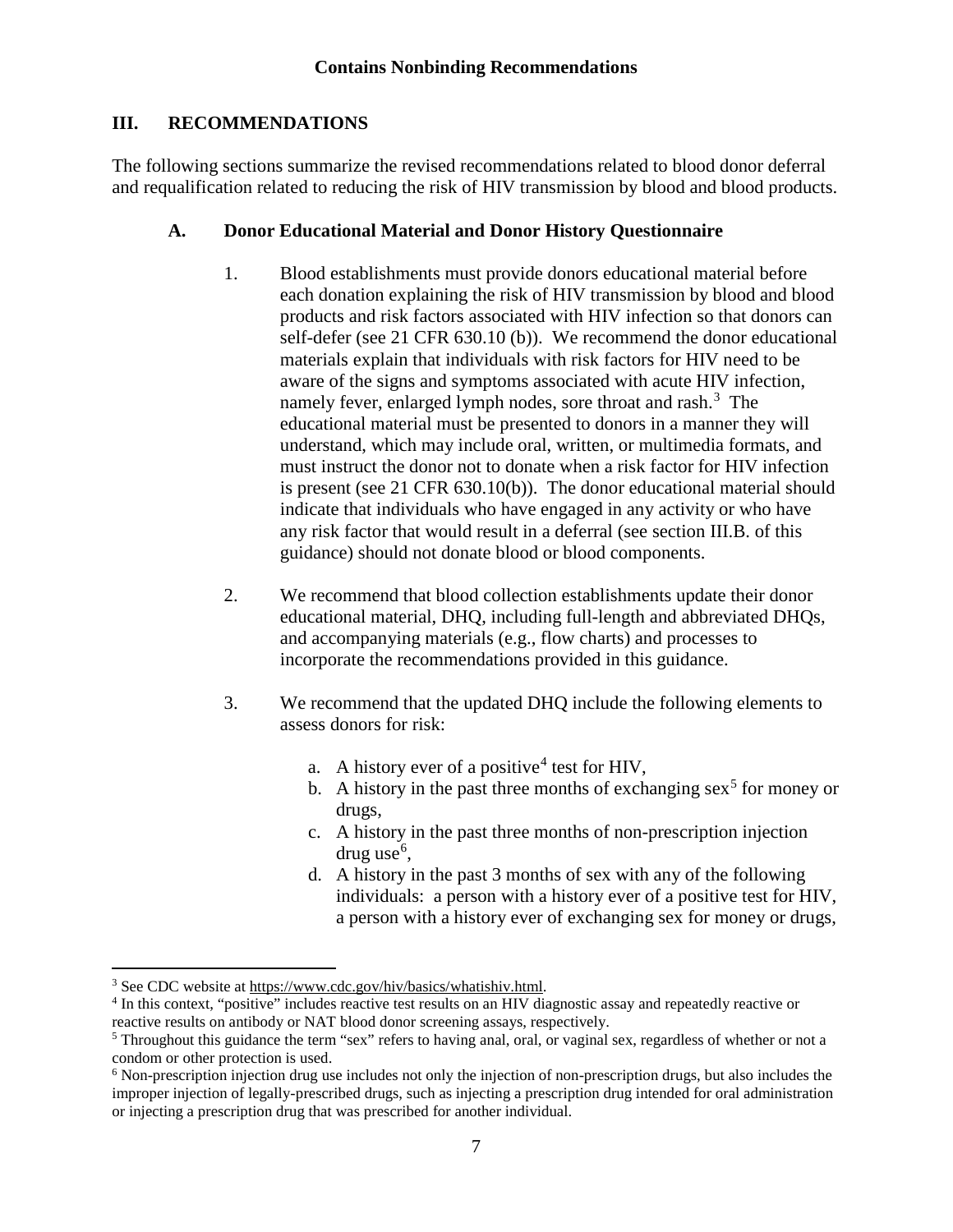or a person with a history ever of non-prescription injection drug use,

- e. A history in the past 3 months of receiving a transfusion of Whole Blood or blood components such as packed red blood cells, platelets, or plasma,
- f. A history in the past 3 months of contact with blood of another individual through percutaneous inoculation such as a needle stick or through contact with a donor's open wound or mucous membranes,
- g. A history in the past 3 months of a tattoo, ear or body piercing,
- h. A history in the past 3 months of syphilis or gonorrhea, or treatment for syphilis or gonorrhea,
- i. For male donors: a history in the past 3 months of sex with another man,
- j. For female donors: a history in the past 3 months of sex with a man who has had sex with another man in the past 3 months.

Note: In the context of the donor history questionnaire, FDA recommends that male or female gender be taken to be self-identified and self-reported.

#### <span id="page-10-0"></span>**B. Donor Deferral**

 $\overline{a}$ 

We recommend that you defer as follows:

- 1. Defer indefinitely an individual who has ever had a positive test for HIV<sup>[7](#page-10-1)</sup>.
- 2. Defer for 3 months from the most recent event, an individual who has exchanged sex for money or drugs.
- 3. Defer for 3 months from the most recent event, an individual who has engaged in non-prescription injection drug use.
- 4. Defer for 3 months from the most recent sexual contact, any individual who has a history of sex with a person who: has ever had a positive test for HIV, ever exchanged sex for money or drugs, or ever engaged in nonprescription injection drug use.
- 5. Defer for 3 months from the most recent allogeneic transfusion, any individual who has a history of receiving an allogeneic transfusion of Whole Blood or blood components.

<span id="page-10-1"></span> $^7$  A donor deferred because of a repeatedly reactive or reactive result on an antibody or a NAT blood donor screening assay, respectively, may be considered for re-entry by a requalification method or process found acceptable for such purposes by FDA (21 CFR 610.41(b)). Under 21 CFR 630.35(b), deferred donors with a previously false-positive result on an HIV diagnostic test may be considered for re-entry by a requalification method or process found acceptable for such purposes by FDA (21 CFR 630.35(b)). We recommend that you contact FDA for recommendations on a case by case basis for an acceptable requalification method or process.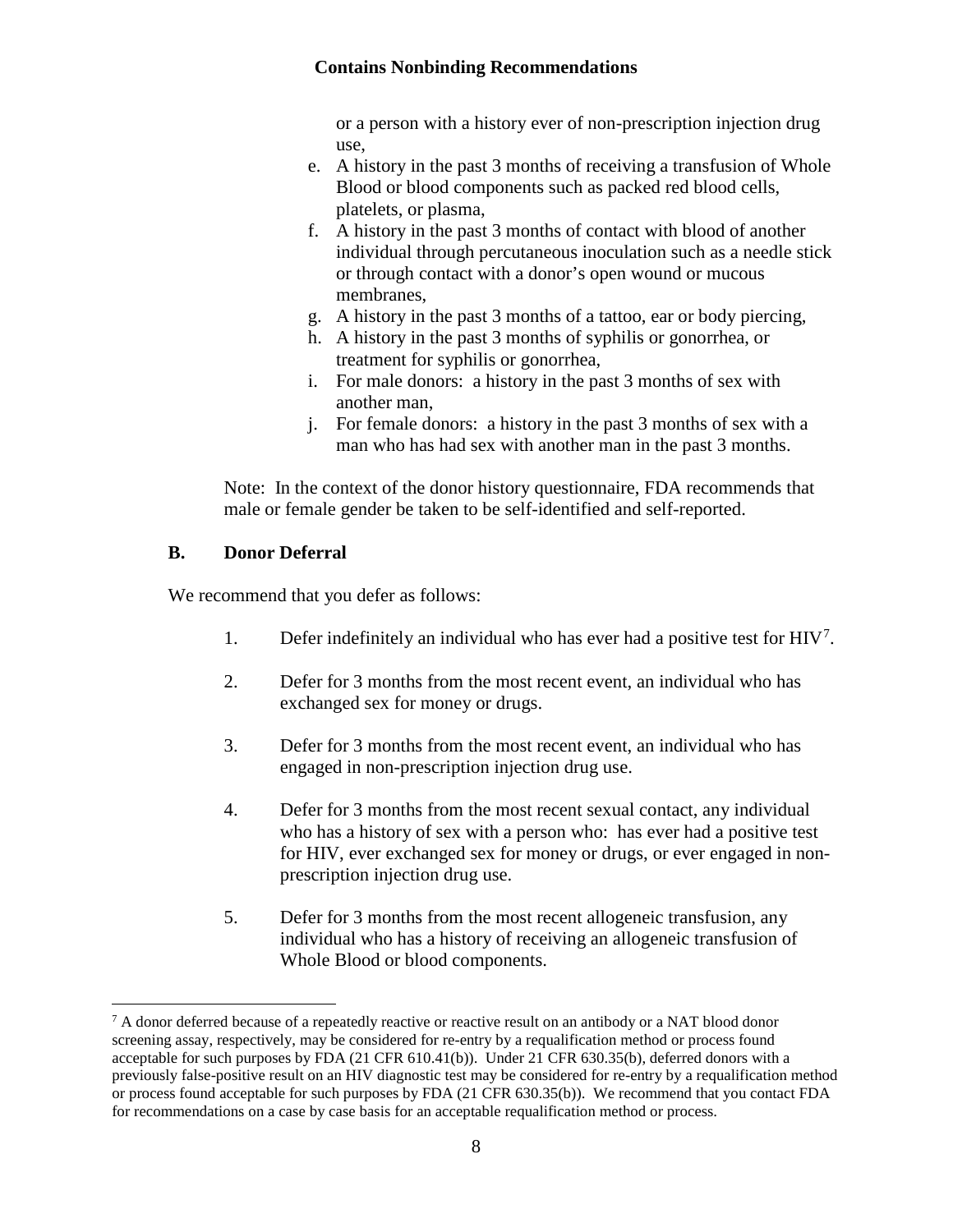- 6. Defer for 3 months from the most recent exposure, any individual who has a history of contact with blood of another individual through percutaneous inoculation such as a needle stick or through contact with a donor's open wound or mucous membranes.
- 7. Defer for 3 months from the most recent tattoo, ear or body piercing, an individual who has a history of tattoo, ear or body piercing. However, individuals who have undergone tattooing within 3 months of donation are eligible to donate without deferral if the tattoo was applied by a state regulated entity with sterile needles and non-reused ink. Individuals who have undergone ear or body piercing within 3 months of donation are eligible to donate without deferral if the piercing was done using singleuse equipment.
- 8. Defer for 3 months after completion of treatment, an individual with a history of syphilis or gonorrhea, or an individual with a history of diagnosis or treatment for syphilis or gonorrhea in the past 3 months.
- 9. Defer for 3 months from the most recent sexual contact, a man who has had sex with another man during the past 3 months.
- 10. Defer for 3 months from the most recent sexual contact, a female who has had sex during the past 3 months with a man who has had sex with another man in the past 3 months.

We recommend that you defer indefinitely an individual with hemophilia or related clotting factor deficiencies requiring treatment with clotting factor concentrates for reasons of donor safety, rather than based upon the risk of HIV infection.

Note: Under 21 CFR 630.5 and 630.10(a), FDA requires the responsible physician of a blood collection establishment to determine the eligibility of a donor, and to defer any donor if the donation could adversely affect the health of the donor or the safety of the blood or blood component.

#### <span id="page-11-0"></span>**C. Donor Requalification**

- 1. A donor deferred for any of the factors in section III.B. 2-10 of this guidance may be eligible to donate after the 3-month deferral period, provided the donor meets all other donor eligibility criteria.
- 2. A donor previously deferred indefinitely for: exchanging sex for money or drugs, for engaging in non-prescription injection drug use, or, for a male donor, having sex with another man, may be eligible to donate, provided the donor meets all donor eligibility criteria.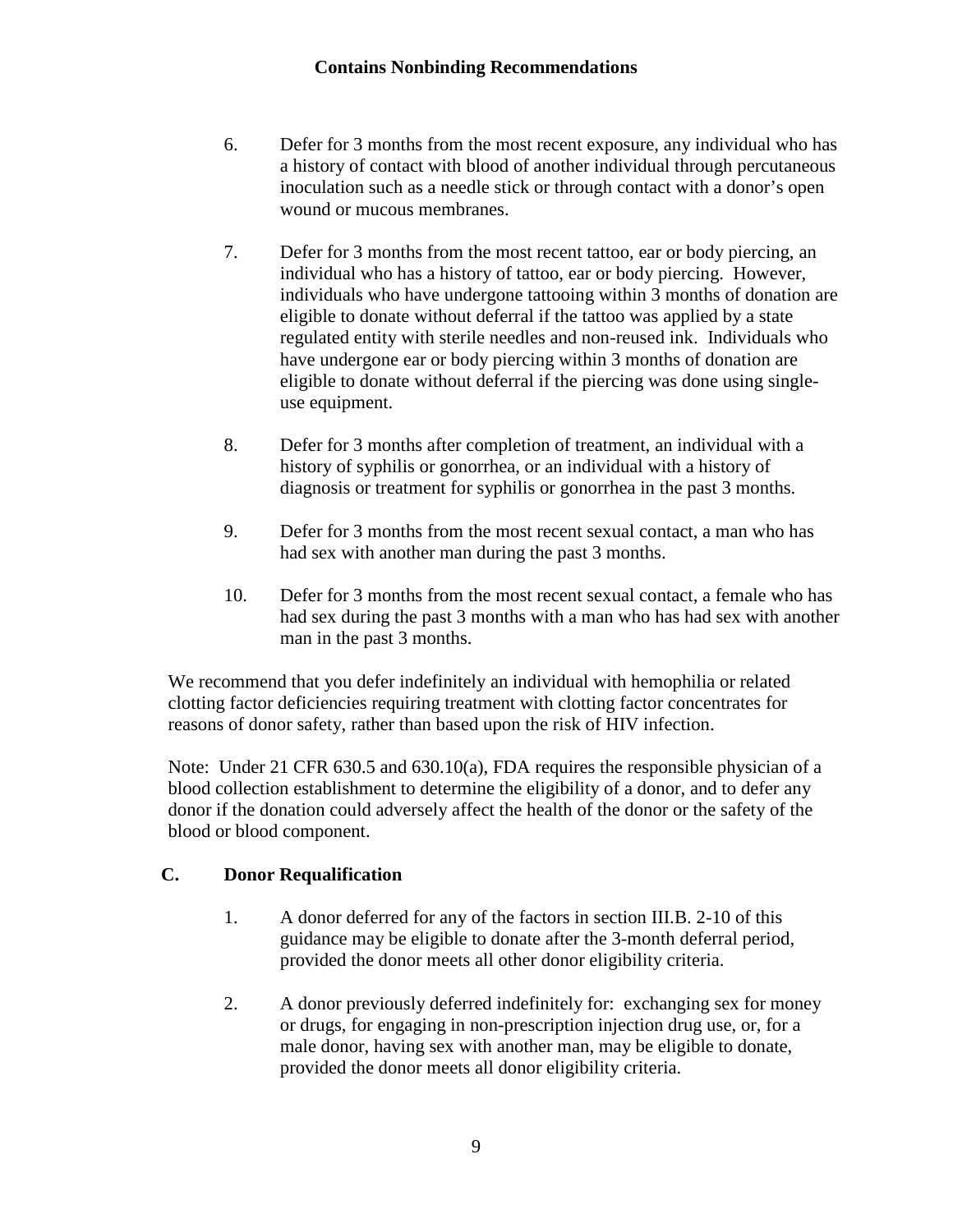#### <span id="page-12-0"></span>**D. Product Retrieval and Quarantine; Notification of Consignees of Blood and Blood Components**

If you collected blood or blood components from a donor who tests reactive for HIV on that donation, or when you are made aware of other reliable test results or information indicating evidence of HIV infection, you must follow the HIV "lookback" requirements in 21 CFR 610.46.

In addition, we recommend that you take the following actions if you determine that blood or blood components have been collected from a donor who should have been deferred according to the recommendations in section III.B. 2-10 of this guidance, for reasons other than a positive HIV test result.

- 1. If you collected blood or blood components from a donor who should have been deferred according to the recommendations in section III.B. of this guidance, we recommend that you quarantine and destroy any undistributed in-date blood or blood components collected from that donor.
- 2. If you distributed blood or blood components collected from a donor who should have been deferred according to the recommendations in section III.B. of this guidance, we recommend that you notify consignees of the in-date blood and blood components collected from the donor during the period that he or she should have been deferred. We recommend that the consignee retrieve and quarantine the in-date blood and blood components collected from that donor during the period he or she should have been deferred. We do not recommend retrieval and quarantine of plasma pooled for further manufacturing into products that are manufactured under processes that include validated viral clearance steps, which have been shown to be robust in the clearance of lipid-enveloped viruses.

#### <span id="page-12-1"></span>**E. Product Disposition and Labeling**

- 1. We recommend that you destroy or re-label blood or blood components that were collected from a donor who should have been deferred based on risk factors for HIV infection in accordance with the recommendations in section III.B. of this guidance. If you re-label the blood or blood components as described in this section, they may be released for research.
	- a. You must use the following statement to prominently re-label the blood or blood components originally collected for transfusion in accordance with 21 CFR 606.121(f):

"NOT FOR TRANSFUSION: Collected From a Donor Determined To Be At Risk For Infection With HIV"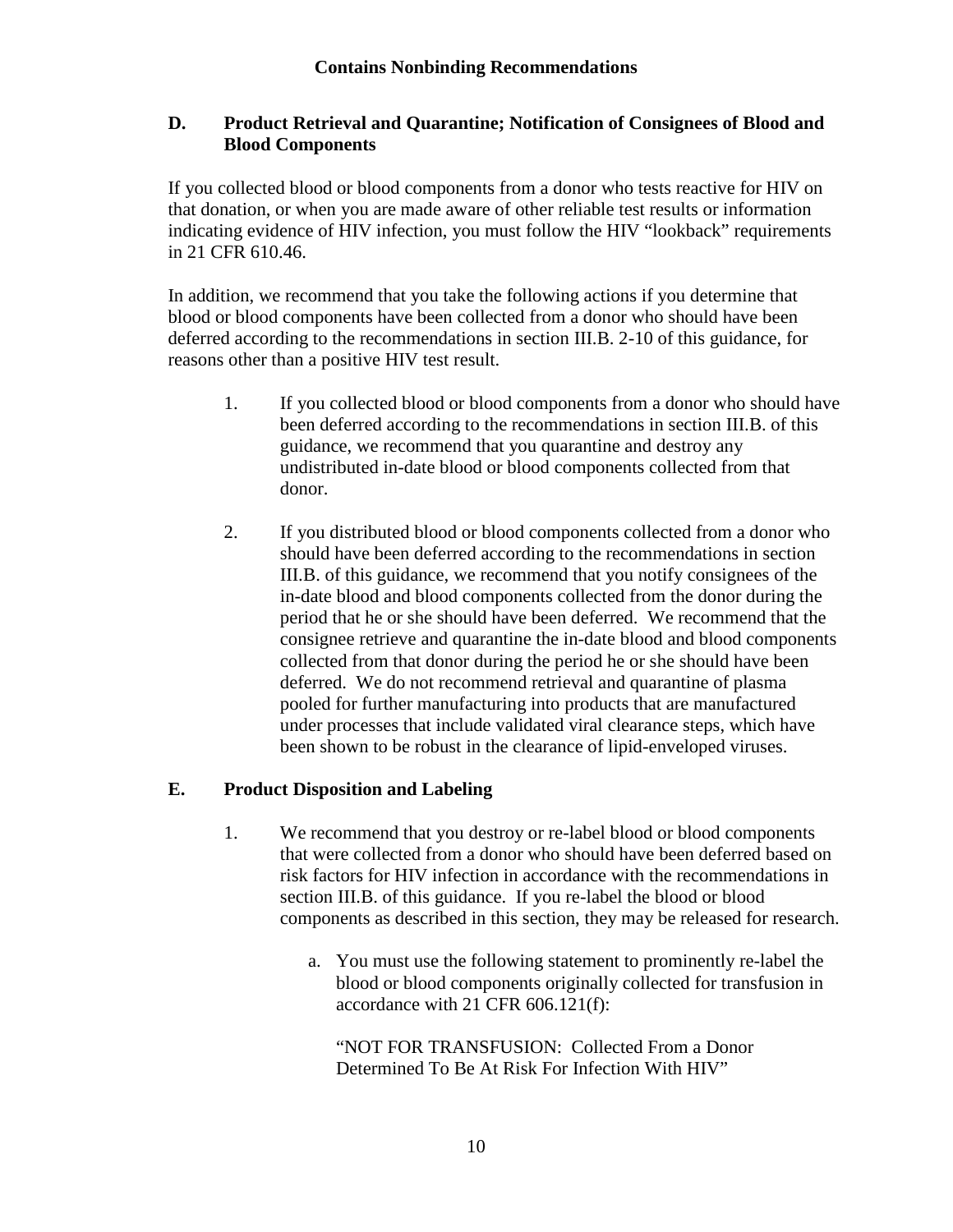And,

"Caution: For Laboratory Research Only"

- 2. You must destroy or re-label blood or blood components, including Source Plasma, collected from a donor who currently tests reactive for HIV or collected from a donor deferred for reactive HIV testing (21 CFR 610.40(h)). If you re-label the blood or blood components, including Source Plasma, in accordance with 21 CFR 610.40(h) and 606.121, the blood or blood components may be released for research or for manufacture into noninjectable products or in vitro diagnostic reagents when no other suitable sources are available. You must label the reactive unit with the "BIOHAZARD" legend  $(21 \text{ CFR } 610.40 \text{ (h)}(2) \text{ (ii)}(B))$ , and:
	- a. You must use the following statement to prominently re-label the blood or blood components originally collected for transfusion (21 CFR 606.121(f)):

"NOT FOR TRANSFUSION: Collected From a Donor Determined To Be Reactive for HIV"

In addition, you should use one of the following cautionary label statements, as applicable:

"Caution: For Laboratory Research Only"

or

"Caution: For Further Manufacturing into In Vitro Diagnostic Reagents For Which There Are No Alternative Sources"

or

"Caution: For Further Manufacturing Use as a Component of a Medical Device For Which There Are No Alternative Sources"

b. You must use the following statement to prominently re-label the un-pooled blood or blood components, including Source Plasma, originally collected or intended for further manufacture  $(21 \text{ CFR } 610.40 \text{ (h)} (2) \text{ (ii)} \text{ (C)})$ :

"Collected from a Donor Determined to be Reactive for Infection with HIV"

In addition, you should use one of the following cautionary label statements, as applicable: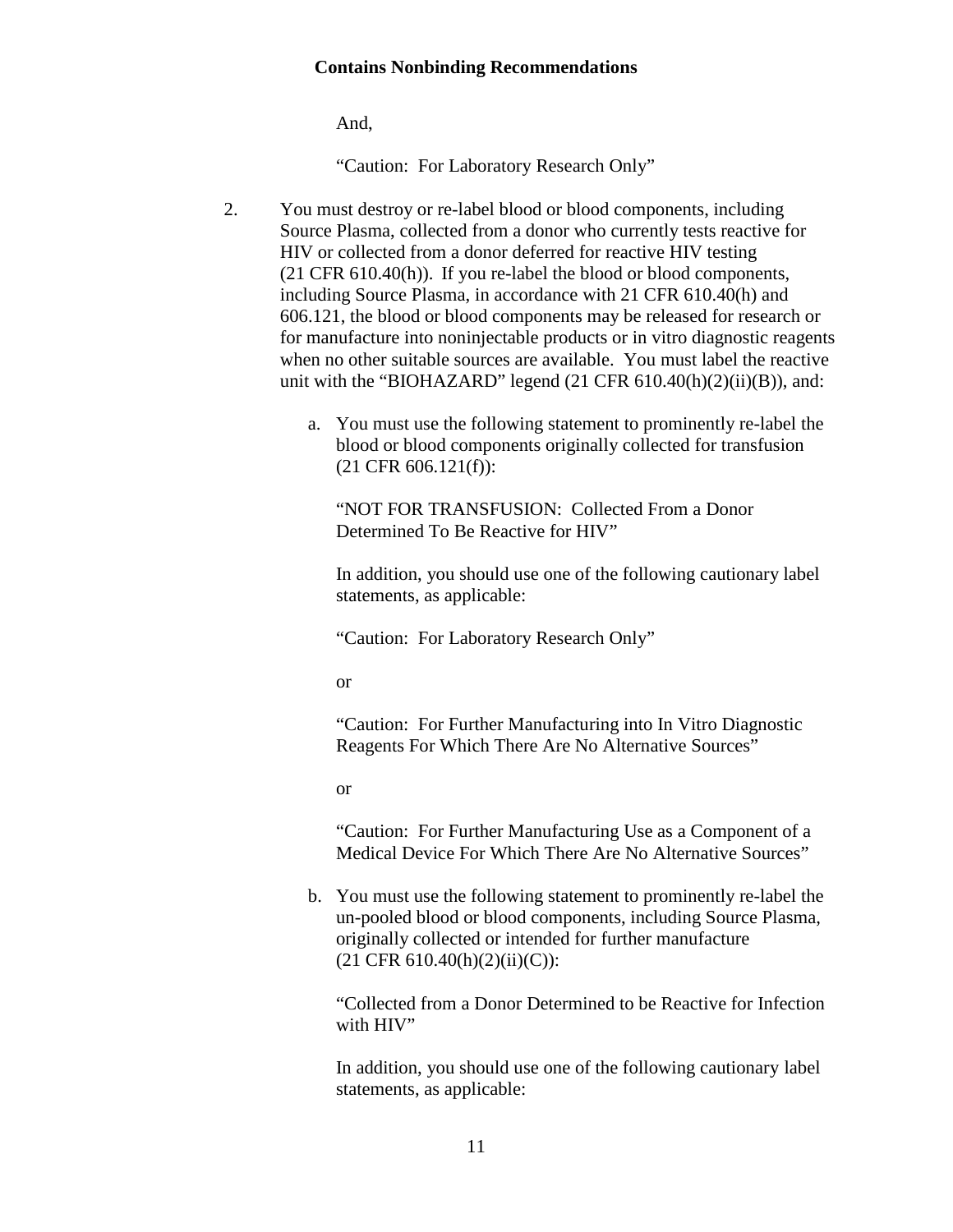"Caution: For Laboratory Research Only"

or

"Caution: For Further Manufacturing into In Vitro Diagnostic Reagents For Which There Are No Alternative Sources"

or

"Caution: For Further Manufacturing Use as a Component of a Medical Device For Which There Are No Alternative Sources"

#### <span id="page-14-0"></span>**F. Testing Requirements and Considerations**

Section 610.40(a) (21 CFR 610.40(a)) requires establishments that collect blood or blood components to test each donation intended for transfusion or for use in manufacturing a product, for evidence of infection due to HIV type 1 (HIV-1) and HIV type 2 (HIV-2). In addition, 21 CFR 610.40(b) requires you to use one or more approved screening tests as necessary to reduce adequately and appropriately the risk of transmission of HIV-1 and HIV-2. FDA has considered the use of licensed donor screening tests for antibodies to both HIV-1 and HIV-2 as necessary to reduce adequately and appropriately the risk of transmission of HIV. In addition, FDA recommends the use of licensed HIV-1 nucleic acid donor screening tests to meet the requirements under 21 CFR 610.40(b).

You must defer a donor who tests reactive by a donor screening test for HIV-1 or HIV-2 (21 CFR 610.41) and you must perform further testing using a supplemental test on donations that test reactive on a screening test, when available. If no supplemental test is available, you must perform one or more licensed, approved or cleared tests as adequate and appropriate to provide additional information regarding the donor's infection status. (21 CFR 610.40(e)). You must make reasonable attempts to notify a donor who has been deferred based on the results of tests for communicable diseases (21 CFR 630.6). Where appropriate, donors who are deferred because of reactive test results should be provided information about the need for medical follow-up and counseling.

#### <span id="page-14-1"></span>**IV. IMPLEMENTATION**

You may implement the recommendations once you have revised your DHQ, including the fulllength and abbreviated DHQ, and accompanying materials to reflect the new donor deferral recommendations.

Licensed blood establishments must report changes to their approved application to FDA in accordance with 21 CFR 601.12.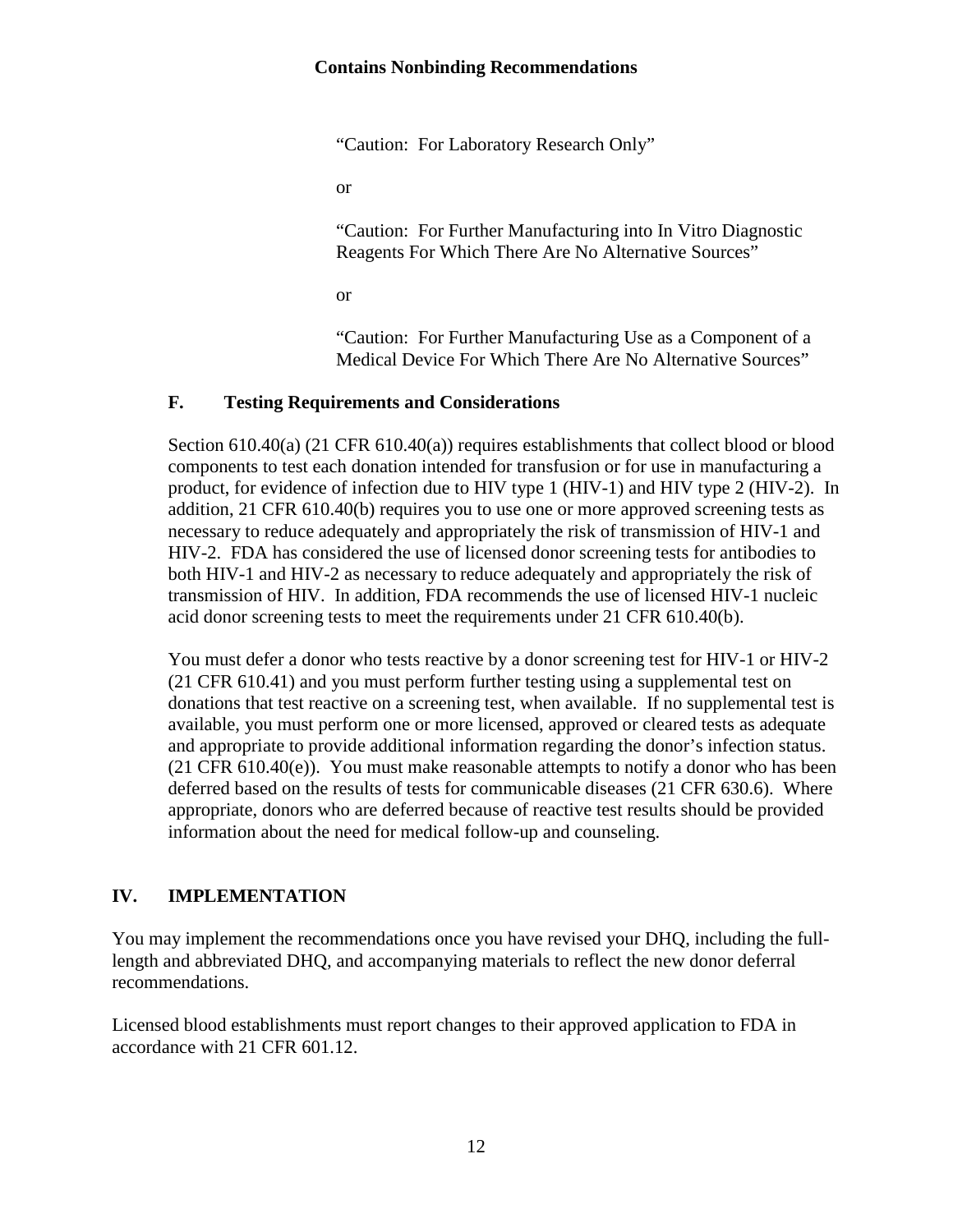- 1. Licensed blood establishments that revise their DHQs and accompanying materials must report the change to FDA in a Changes Being Effected (CBE) Supplement under 21 CFR 601.12(c)(5) (see 21 CFR 601.12(a)(3)). The blood and blood components collected using the change may be distributed immediately upon receipt of the supplement by FDA. Include the following information in your CBE Supplement:
	- a. Form FDA 356h "Application to Market a New or Abbreviated New Drug, or Biologic for Human Use."
	- b. Cover letter describing the request and contents of the supplement.
	- c. The DHQ and accompanying document(s). Please highlight the modifications.
- 2. Licensed blood establishments that implement a revised version of the DHQ and accompanying materials prepared by the AABB Donor History Task Force or the Plasma Proteins Therapeutic Association (PPTA) found acceptable by FDA must report the changes to FDA in an annual report under 21 CFR 601.12(d), noting the date the process was implemented.
- 3. Unlicensed establishments are not required to report this change to FDA.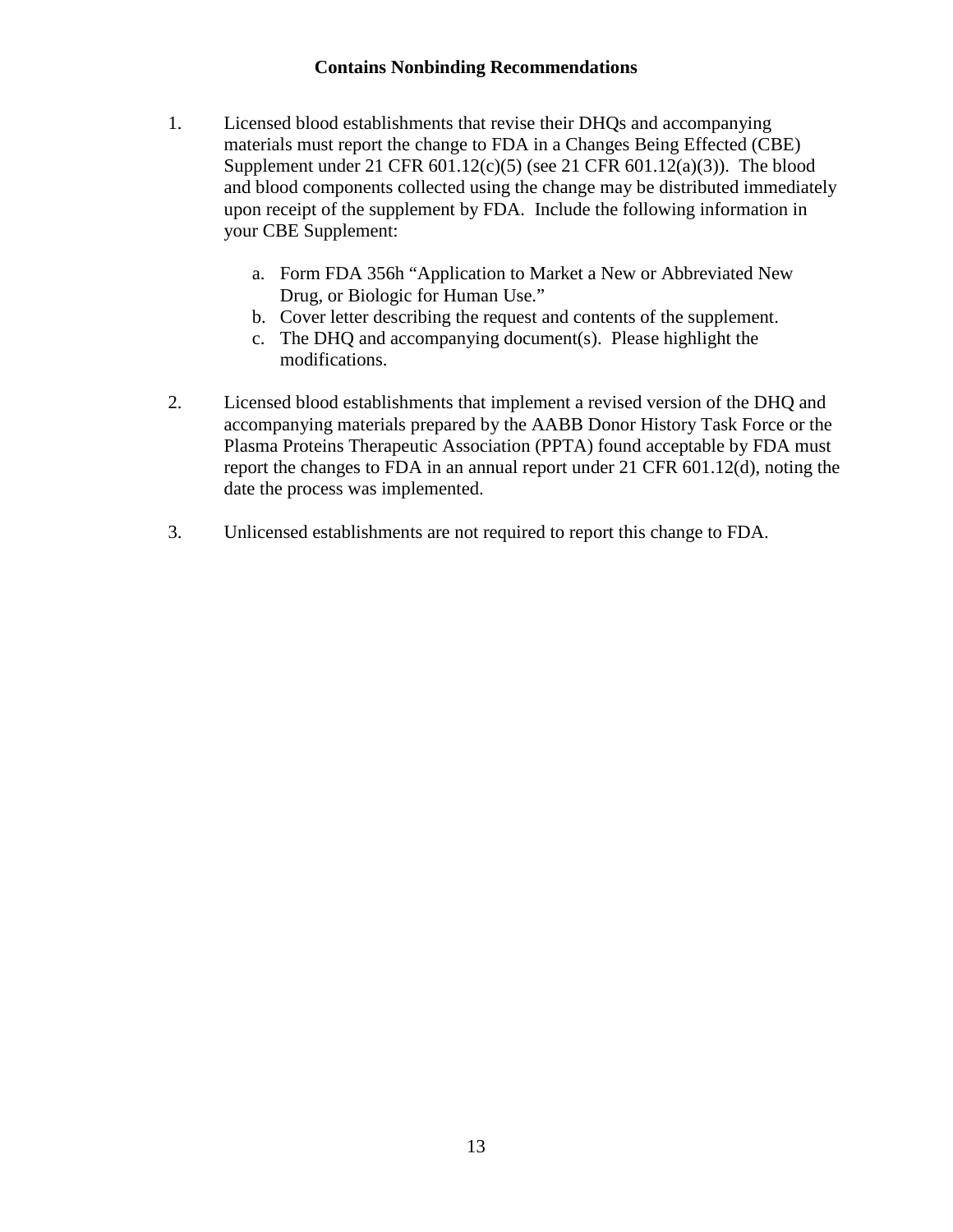#### <span id="page-16-0"></span>**V. REFERENCES**

- 1. Epstein JS, Jaffe HW, Alter HJ, Klein HG, [Blood system changes since recognition of](http://web.b.ebscohost.com/ehost/viewarticle?data=dGJyMPPp44rp2%2fdV0%2bnjisfk5Ie46bZQt6i2SLak63nn5Kx95uXxjL6nr0evrq1KrqeyOLCwsUm4qrA4zsOkjPDX7Ivf2fKB7eTnfLujslC3prVMsKiwPurX7H%2b72%2bw%2b4ti7ebfepIzf3btZzJzfhruvr0q2prBQs5zkh%2fDj34y73POE6urjkPIA&hid=115)  [transfusion-associated AIDS, Transfusion](http://web.b.ebscohost.com/ehost/viewarticle?data=dGJyMPPp44rp2%2fdV0%2bnjisfk5Ie46bZQt6i2SLak63nn5Kx95uXxjL6nr0evrq1KrqeyOLCwsUm4qrA4zsOkjPDX7Ivf2fKB7eTnfLujslC3prVMsKiwPurX7H%2b72%2bw%2b4ti7ebfepIzf3btZzJzfhruvr0q2prBQs5zkh%2fDj34y73POE6urjkPIA&hid=115) 2013, 53:2365-2374.
- 2. Stramer SL, Dodd RY, Transfusion-transmitted emerging infectious disease: 30 years of challenges and progress, Transfusion 2013, 53:2375-2383.
- 3. Dubin C, Francis D, Closing the circle: a thirty-year retrospective on the AIDS/blood epidemic, Transfusion 2013, 53:2359-2364.
- 4. Centers for Disease Control and Prevention, Epidemiologic Notes and Reports Pneumocystis carinii Pneumonia among Persons with Hemophilia A, MMWR 1982, 31:365-367.
- 5. Centers for Disease Control and Prevention, Epidemiologic Notes and Reports Possible Transfusion-Associated Acquired Immune Deficiency Syndrome (AIDS)—California, MMWR 1982, 31:652-654.
- 6. Ginzburg HM, Intravenous drug users and the acquired immune deficiency syndrome, Public Health Rep 1984, 99:206-212.
- 7. Van de Perre P, Clumeck N, Carael M, Nzabihimana E, Robert-Guroff M, De Mol P, Freyens P, Butzler JP, Gallo RC, Kanyamupira JB, Female prostitutes: a risk group for infection with human T-cell lymphotropic virus type III, The Lancet 1985, 8454:524-527.
- 8. FDA Memorandum: Recommendations to Decrease the Risk of Transmitting Acquired Immune Deficiency Syndrome (AIDS) from Blood Donors, March 24, 1983.
- 9. Leveton LB, Sox Jr HC, Stoto MA, eds, HIV and The Blood Supply: An Analysis of Crisis Decision Making, Institute of Medicine, National Academy Press, Washington DC 1995.
- 10. Centers for Disease Control and Prevention, Current Trends Prevention of Acquired Immune Deficiency Syndrome (AIDS): Report of Inter-Agency Recommendations, MMWR 1983, 32:101-103.
- 11. Perkins HA, Busch MP, Transfusion-associated infections: 50 years of relentless challenges and remarkable progress, Transfusion 2010, 50:2080-2099.
- 12. Centers for Disease Control and Prevention, Update: Revised Public Health Service Definition of Persons Who Should Refrain from Donating Blood and Plasma – United States. MMWR 1985, 34(35); 547-548.
- 13. Ward JW, Grindon AJ, Feorino PM, Schable C, Parvin M, Allen JR, Laboratory and epidemiologic evaluation of an enzyme immunoassay for antibodies to HTLV-III, JAMA 1986, 256:357-361.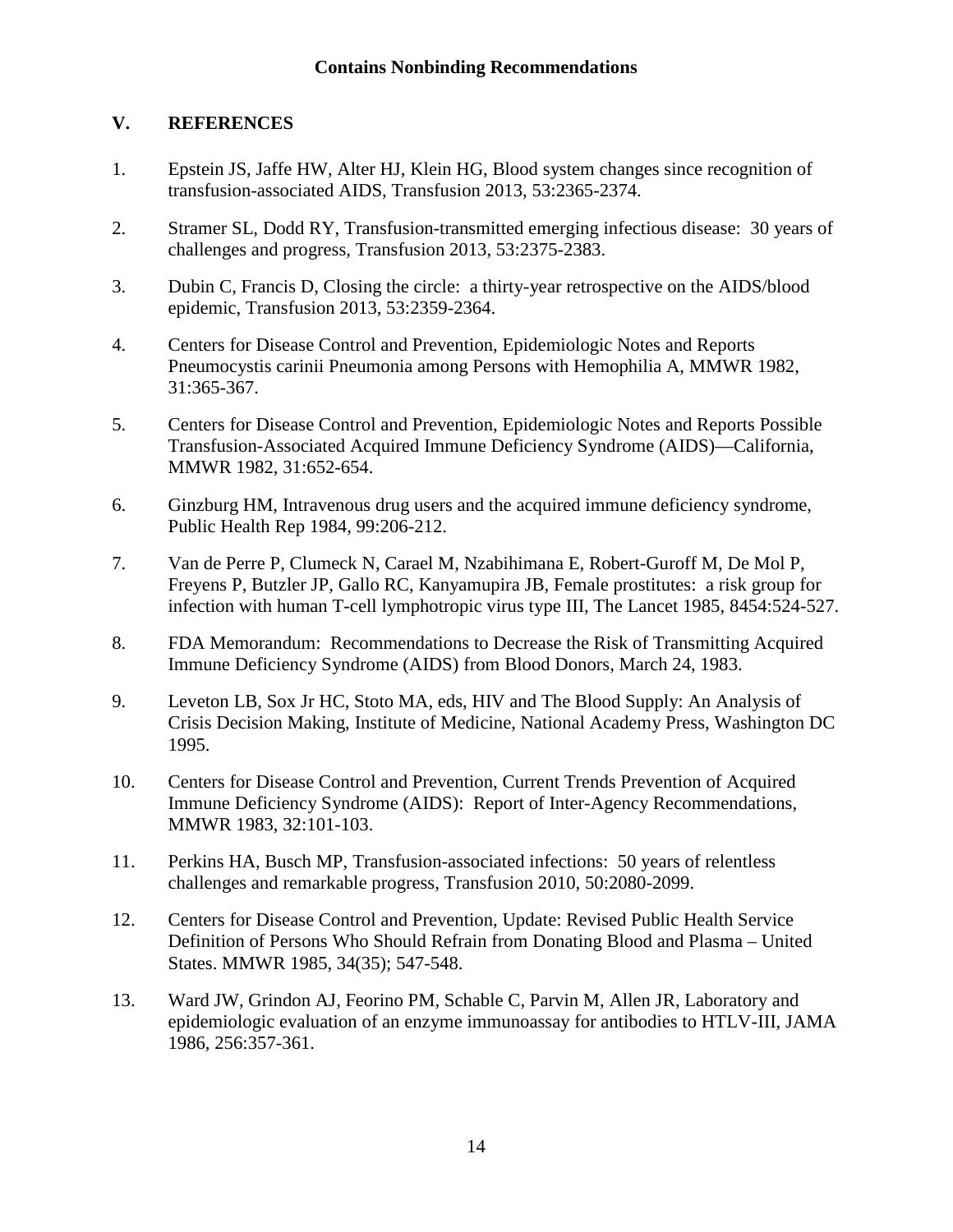- 14. Zou S, Stramer SL, Dodd RY, Donor testing and risk: current prevalence, incidence, and residual risk of transfusion-transmissible agents in US allogeneic donations, Transfus Med Rev 2012, 26:119-128.
- 15. Klamroth R, Gröner A, Simon TL, Pathogen inactivation and removal methods for plasma-derived clotting factor concentrates, Transfusion 2014, 54:1406-1417.
- 16. FDA Blood Products Advisory Committee Meeting, December 11-12, 1997, [https://wayback.archive](https://wayback.archive-it.org/7993/20170403222342/https:/www.fda.gov/ohrms/dockets/ac/cber97t.htm)[it.org/7993/20170403222342/https://www.fda.gov/ohrms/dockets/ac/cber97t.htm.](https://wayback.archive-it.org/7993/20170403222342/https:/www.fda.gov/ohrms/dockets/ac/cber97t.htm)
- 17. FDA Workshop on Donor Suitability, 1998, [https://www.govinfo.gov/content/pkg/FR-](https://www.govinfo.gov/content/pkg/FR-1998-11-10/pdf/98-30006.pdf)[1998-11-10/pdf/98-30006.pdf.](https://www.govinfo.gov/content/pkg/FR-1998-11-10/pdf/98-30006.pdf)
- 18. FDA Blood Products Advisory Committee Meeting, September 14-15, 2000, [https://wayback.archive](https://wayback.archive-it.org/7993/20170403222326/https:/www.fda.gov/ohrms/dockets/ac/cber00.htm%23Blood%20Prducts)[it.org/7993/20170403222326/https://www.fda.gov/ohrms/dockets/ac/cber00.htm#Blood](https://wayback.archive-it.org/7993/20170403222326/https:/www.fda.gov/ohrms/dockets/ac/cber00.htm%23Blood%20Prducts) [%20Prducts.](https://wayback.archive-it.org/7993/20170403222326/https:/www.fda.gov/ohrms/dockets/ac/cber00.htm%23Blood%20Prducts)
- 19. FDA Workshop on Behavior-Based Donor Deferral in the NAT Era, 2006, [https://www.federalregister.gov/documents/2006/02/07/E6-1588/behavior-based-blood](https://www.federalregister.gov/documents/2006/02/07/E6-1588/behavior-based-blood-donor-deferrals-in-the-era-of-nucleic-acid-testing-public-workshop-request-for)[donor-deferrals-in-the-era-of-nucleic-acid-testing-public-workshop-request-for.](https://www.federalregister.gov/documents/2006/02/07/E6-1588/behavior-based-blood-donor-deferrals-in-the-era-of-nucleic-acid-testing-public-workshop-request-for)
- 20. HHS Advisory Committee on Blood Safety and Availability Meeting, 2010, [https://wayback.archive](https://wayback.archive-it.org/3919/20140402193351/http:/www.hhs.gov/ash/bloodsafety/advisorycommittee/recommendations/06112010_recommendations.pdf)[it.org/3919/20140402193351/http://www.hhs.gov/ash/bloodsafety/advisorycommittee/rec](https://wayback.archive-it.org/3919/20140402193351/http:/www.hhs.gov/ash/bloodsafety/advisorycommittee/recommendations/06112010_recommendations.pdf) [ommendations/06112010\\_recommendations.pdf.](https://wayback.archive-it.org/3919/20140402193351/http:/www.hhs.gov/ash/bloodsafety/advisorycommittee/recommendations/06112010_recommendations.pdf)
- 21. *Federal Register* Notice, "Request for Information (RFI) on Design of a Pilot Operational Study To Assess Alternative Blood Donor Deferral Criteria for Men Who Have Had Sex With Other Men (MSM)" (77 FR 14801, March 13, 2012) [https://www.federalregister.gov/articles/2012/03/13/2012-6091/request-for-information](https://www.federalregister.gov/articles/2012/03/13/2012-6091/request-for-information-rfi-on-design-of-a-pilot-operational-study-to-assess-alternative-blood-donor)[rfi-on-design-of-a-pilot-operational-study-to-assess-alternative-blood-donor.](https://www.federalregister.gov/articles/2012/03/13/2012-6091/request-for-information-rfi-on-design-of-a-pilot-operational-study-to-assess-alternative-blood-donor)
- 22. AABB on Quarantine Release Errors, White Paper 2013, [https://www.aabb.org/research/whitepapers/Documents/quarantine-release-errors-white](https://www.aabb.org/research/whitepapers/Documents/quarantine-release-errors-white-paper.pdf#search=qre)[paper.pdf#search=qre.](https://www.aabb.org/research/whitepapers/Documents/quarantine-release-errors-white-paper.pdf#search=qre)
- 23. FDA workshop on Quarantine Release Errors in Blood Establishments, September 2011, [https://www.federalregister.gov/documents/2011/07/19/2011-18093/quarantine-release](https://www.federalregister.gov/documents/2011/07/19/2011-18093/quarantine-release-errors-in-blood-establishments-public-workshop)[errors-in-blood-establishments-public-workshop.](https://www.federalregister.gov/documents/2011/07/19/2011-18093/quarantine-release-errors-in-blood-establishments-public-workshop)
- 24. Advisory Committee on Blood and Tissue Safety and Availability, Results from the Uniform Donor History Questionnaire, December 2013, [https://www.hhs.gov/ash/bloodsafety/advisorycommittee/acbtsa\\_201312meeting\\_agenda.](https://www.hhs.gov/ash/bloodsafety/advisorycommittee/acbtsa_201312meeting_agenda.html) [html.](https://www.hhs.gov/ash/bloodsafety/advisorycommittee/acbtsa_201312meeting_agenda.html)
- 25. Custer B, Kessler D, Vahidnia F, Leparc G, Krysztof DE, Shaz B, Kamel H, Glynn S, Dodd RY, Stramer SL; NHLBI Retrovirus Epidemiology Donor Study-II (REDS-II),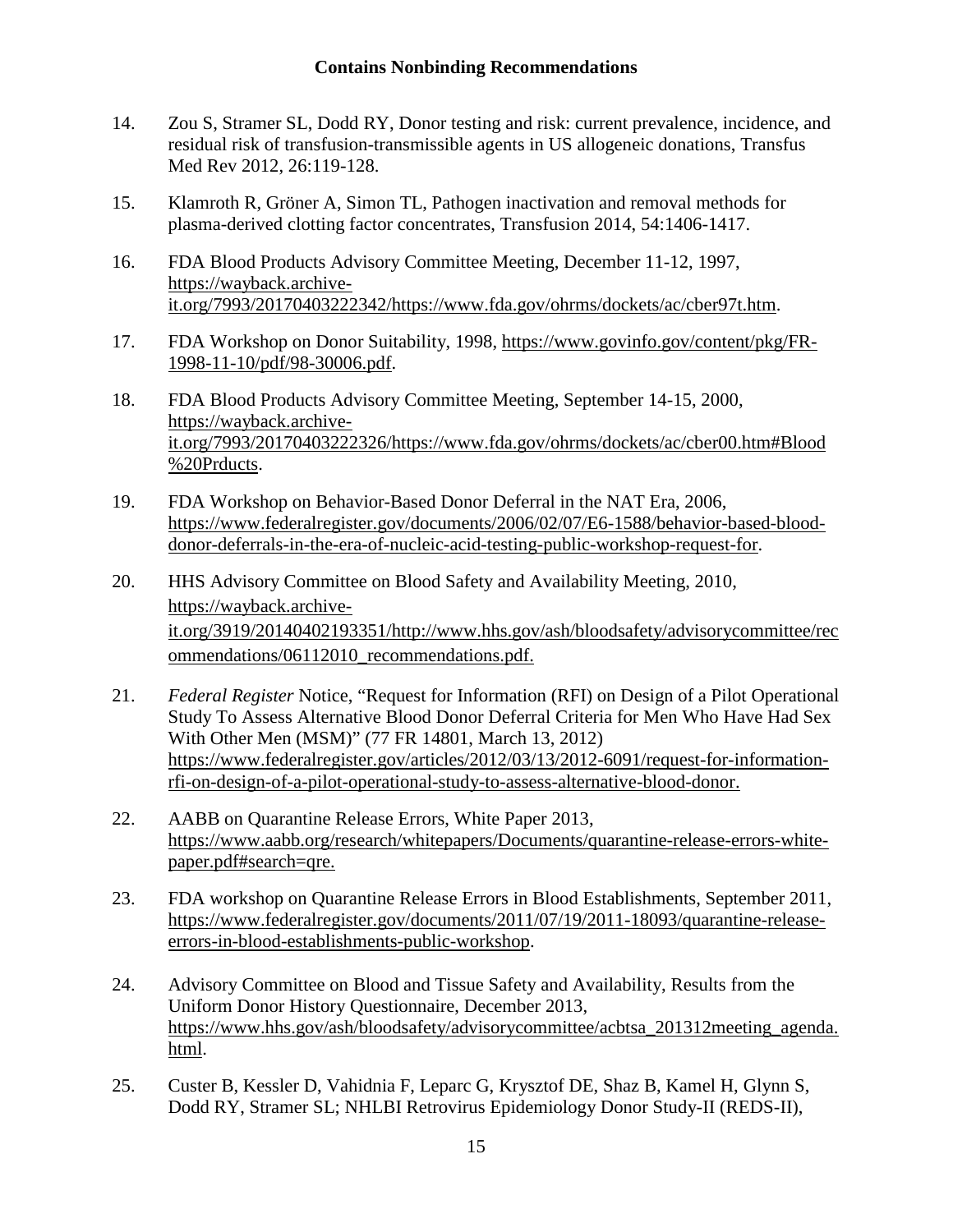Risk factors for retrovirus and hepatitis virus infections in accepted blood donors, Transfusion. 2015; 55:1098-1107.

- 26. Custer B, Sheon N, Siedle-Khan B, Pollack L, Spencer B, Bialkowski W, D'Andrea P, Sullivan M, Glynn S, Williams A, for the NHLBI Recipient Epidemiology and Donor Evaluation Study-III (REDS-III) Blood donor deferral for men who have sex with men: the Blood Donation Rules Opinion Study (Blood DROPS). Transfusion. 2015; 55:2826- 2834.
- 27. Purcell DW, Johnson CH, Lansky A, Prejean J, Stein R, Denning P, Gaul Z, Weinstock H, Su J, Crepaz N, Estimating the population size of men who have sex with men in the United States to obtain HIV and syphilis rates, Open AIDS J 2012, M6:98-107.
- 28. Benjamin RJ, et al, Deferral of males who had sex with other males, Vox Sanguinis 2011, 101:339-367.
- 29. Offergeld R, et al, Sexual risk behavior and donor deferral in Europe, Vox Sanguinis 2014, 107:420-427.
- 30. Seed CR, Kiely P, Law M, Keller AJ, No evidence of a significantly increased risk of transfusion-transmitted human immunodeficiency virus infection in Australia subsequent to implementing a 12-month deferral for men who have had sex with men, Transfusion 2010, 50:2722-2730.
- 31. Lucky TTA, Seed CR, Waller D, Lee JF, McDonald A, Wand H, Wroth S, Shuttleworth G, Keller AJ, Pink J, Wilson DP, Understanding noncompliance with selective donor deferral criteria for high-risk behaviors in Australian blood donors, Transfusion 2014, 54:1739-1749.
- 32. Mark KP, Janssen E, Milhausen RR, Infidelity in heterosexual couples: demographic, interpersonal, and personality-related predictors of extradyadic sex, Arch Sex Behav 2011, 40:971-982.
- 33. Stone E, Heagerty P, Vittinghoff E, Douglas JM Jr, Koblin BA, Mayer KH, Celum CL, Gross M, Woody GE, Marmor M, Seage GR III, Buchbinder SP, Correlates of condom failure in a sexually active cohort of men who have sex with men, J Acquir Immune Defic Syndr Hum Retrovirol 1999, 20:495-501.
- 34. Weller S, Davis-Beaty K, Condom effectiveness in reducing heterosexual HIV transmission. Cochrane Database of Systematic Reviews 2002. (1):CD003255.
- 35. Smith DK, Herbst JH, Zhang X, Rose CE, Condom effectiveness for HIV prevention by consistency of use among men who have sex with men in the United States, J Acquir Immune Defic Syndr 2015, 68(3):337-344.
- 36. CDC, Estimated HIV incidence in the United States, 2007–2010. HIV Surveillance Supplemental Report 2012; 17(No. 4). Published December 2012.